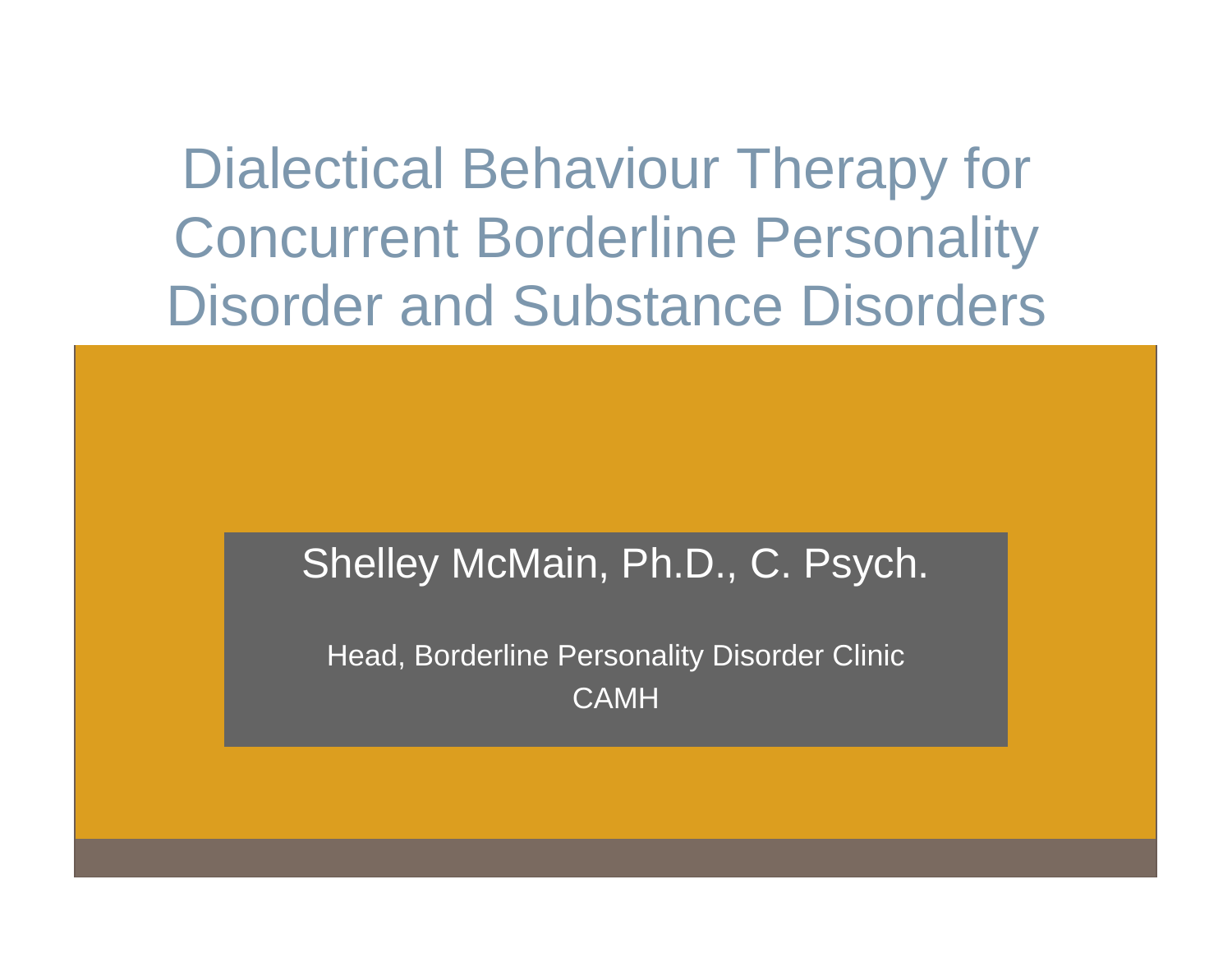## Faculty/Presenter Disclosure

## **Faculty: Shelley McMain**

### **Relationships with commercial interests:**

- **Grants/Research Support: Canadian Institutes of Health Research**
- **Speakers Bureau/Honoraria: None**
- **Consulting Fees: None**.
- **Other: Employee of CAMH**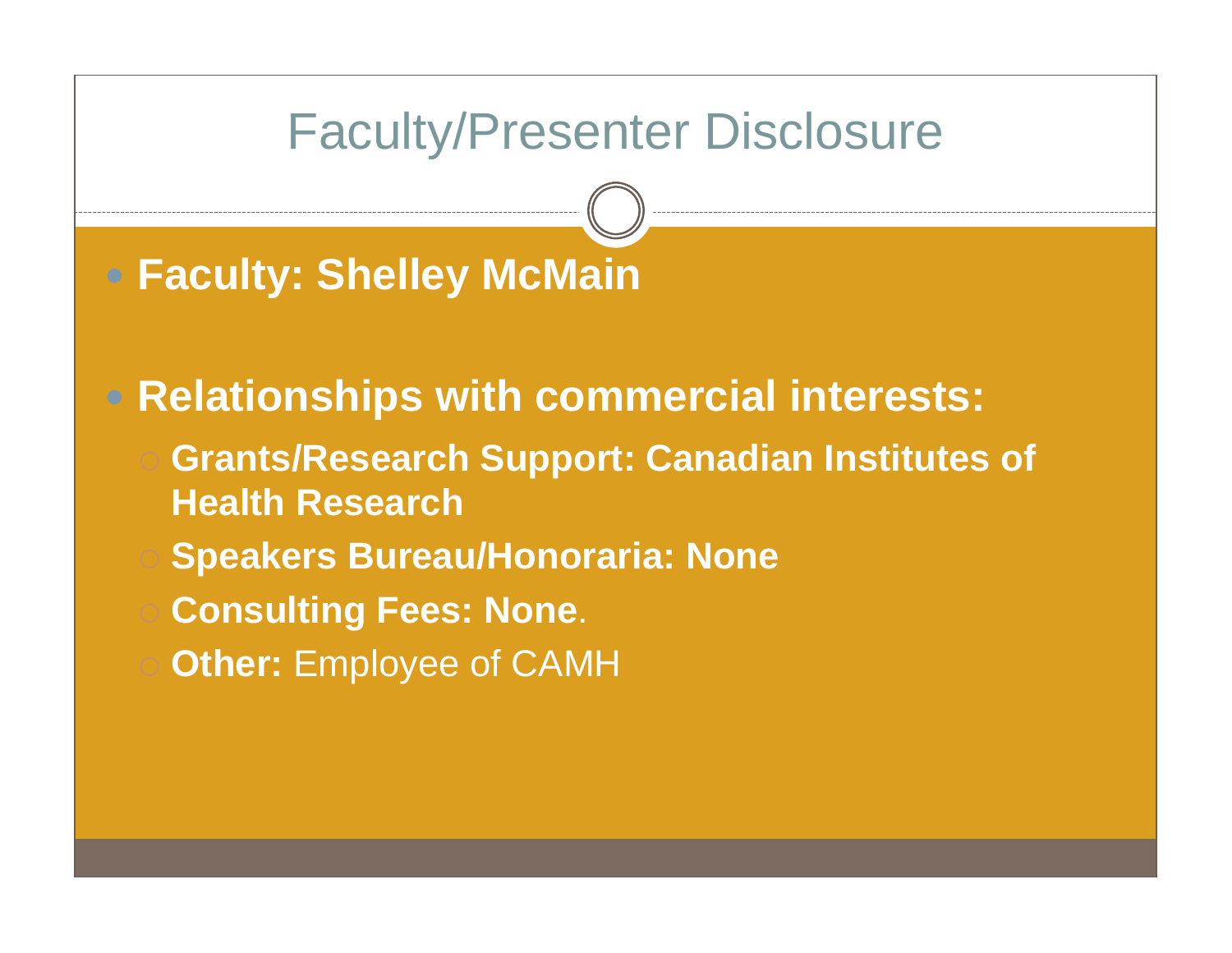## Disclosure of Commercial Support

 **This program has received financial support from:** None

- **This program has received in-kind support from: None** 
	- **Potential for conflict (s) of interest:**

 A segment of a video produced by WW Norton and Company will be shown in this presentation. CAMH will benefit from the sale of a product that will be discussed at this event.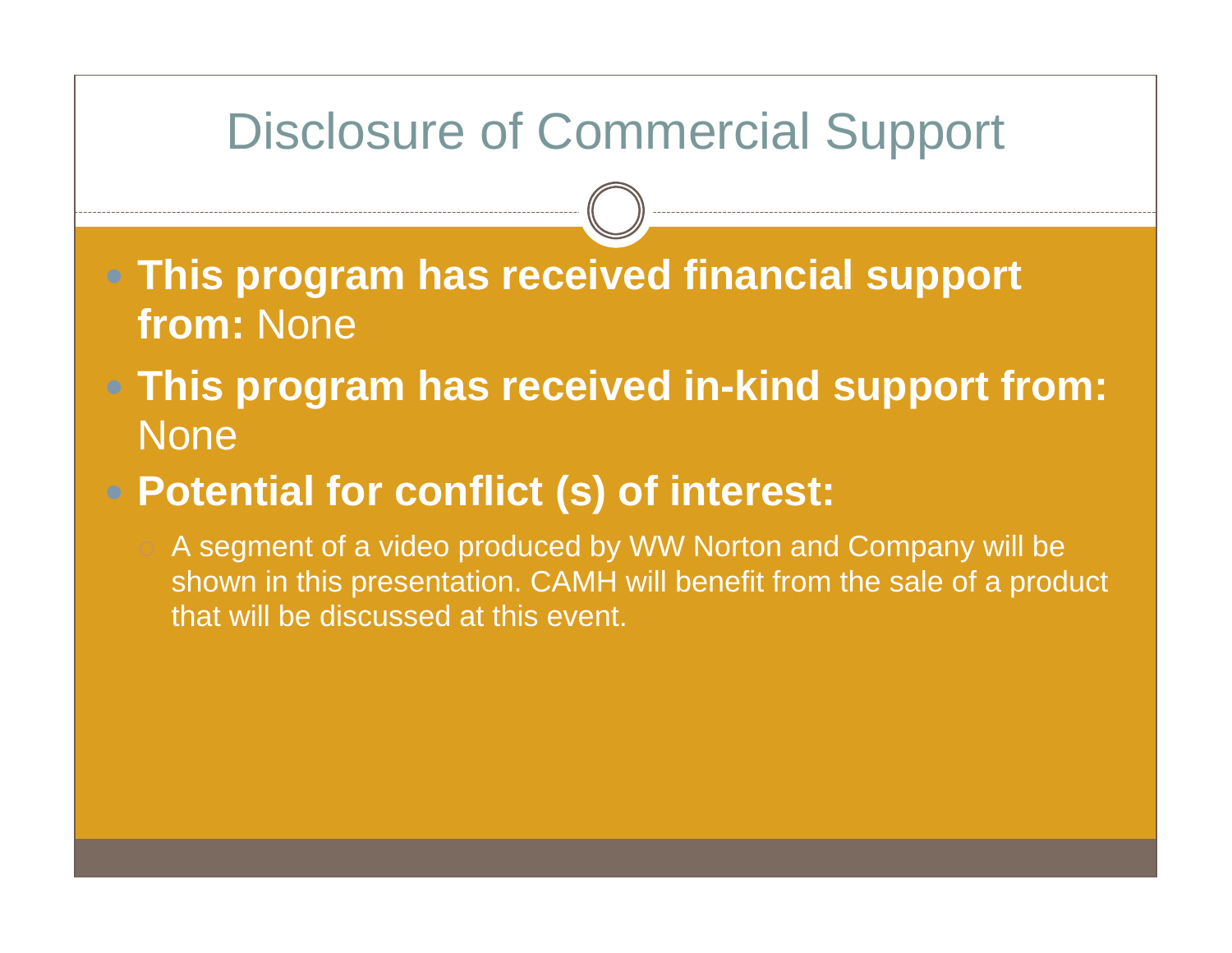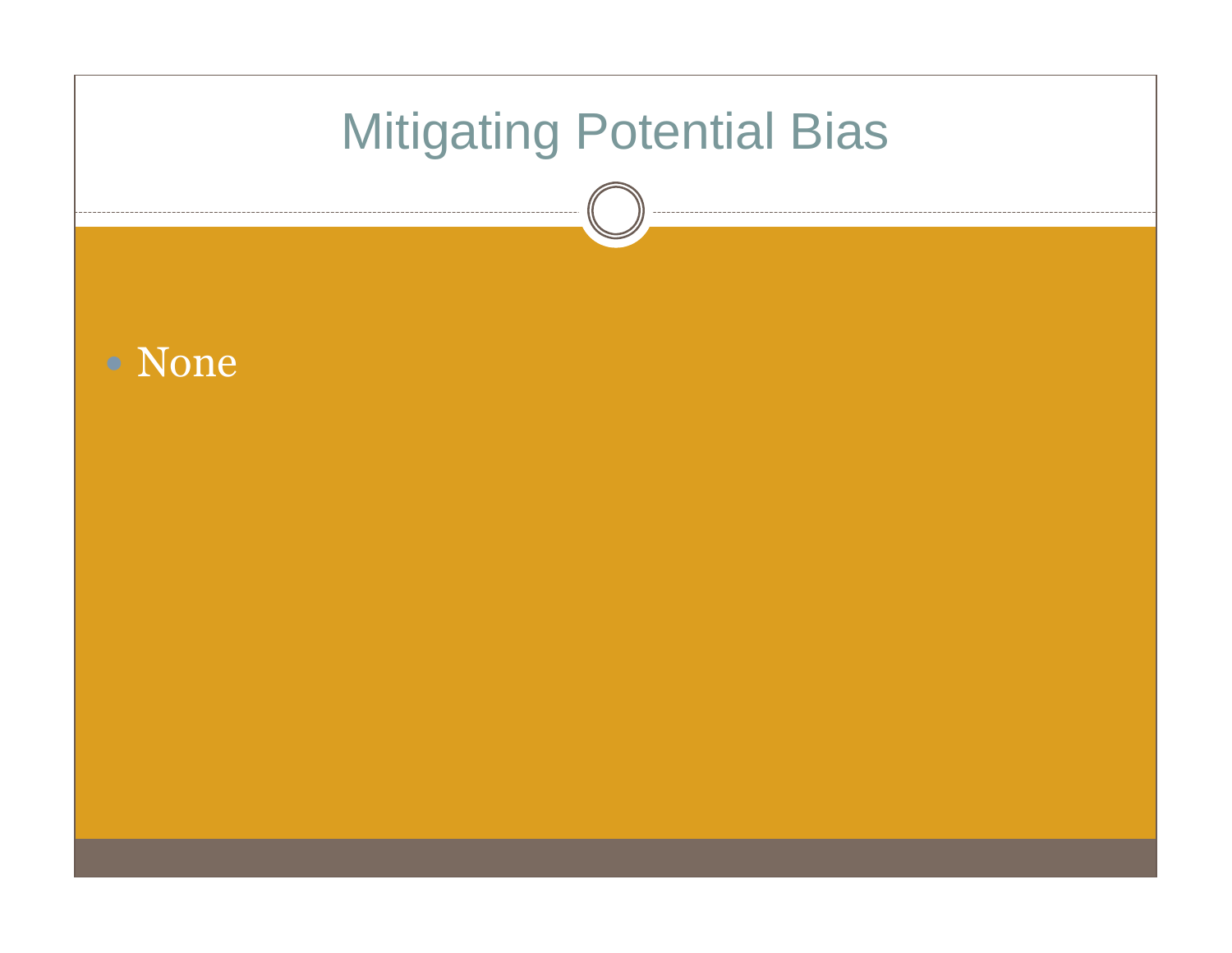# Join the conversation On Twalder!

# #CAMHCD2014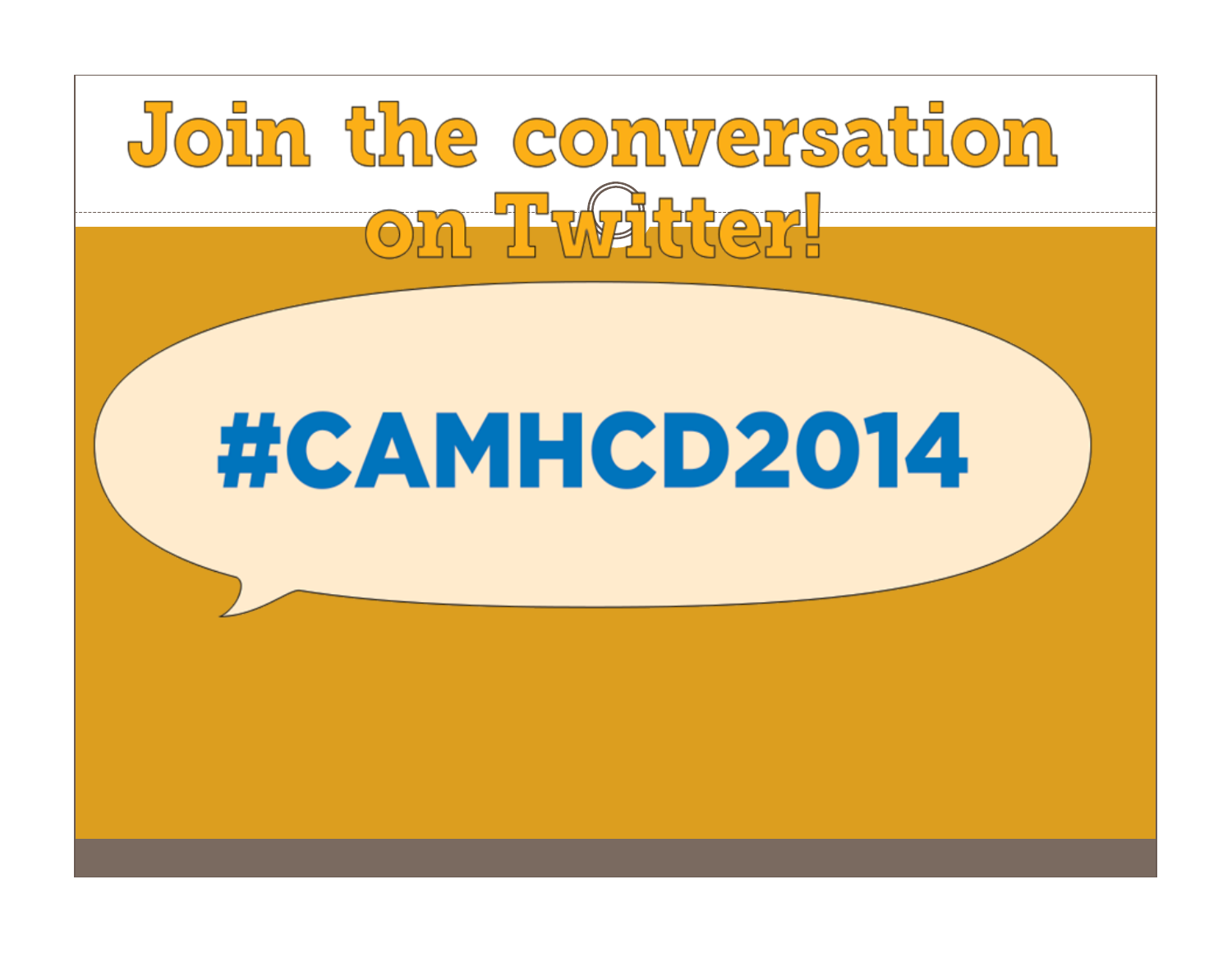## Learning Objectives

 Discuss DBT, its theory and core assumptions about clients, and describe how they are used to enhance therapist compassion.

 Illustrate the target hierarchy of DBT and discuss how it is used to structure treatment.

 Apply knowledge of three DBT strategies to increase motivation and treatment engagement of clients.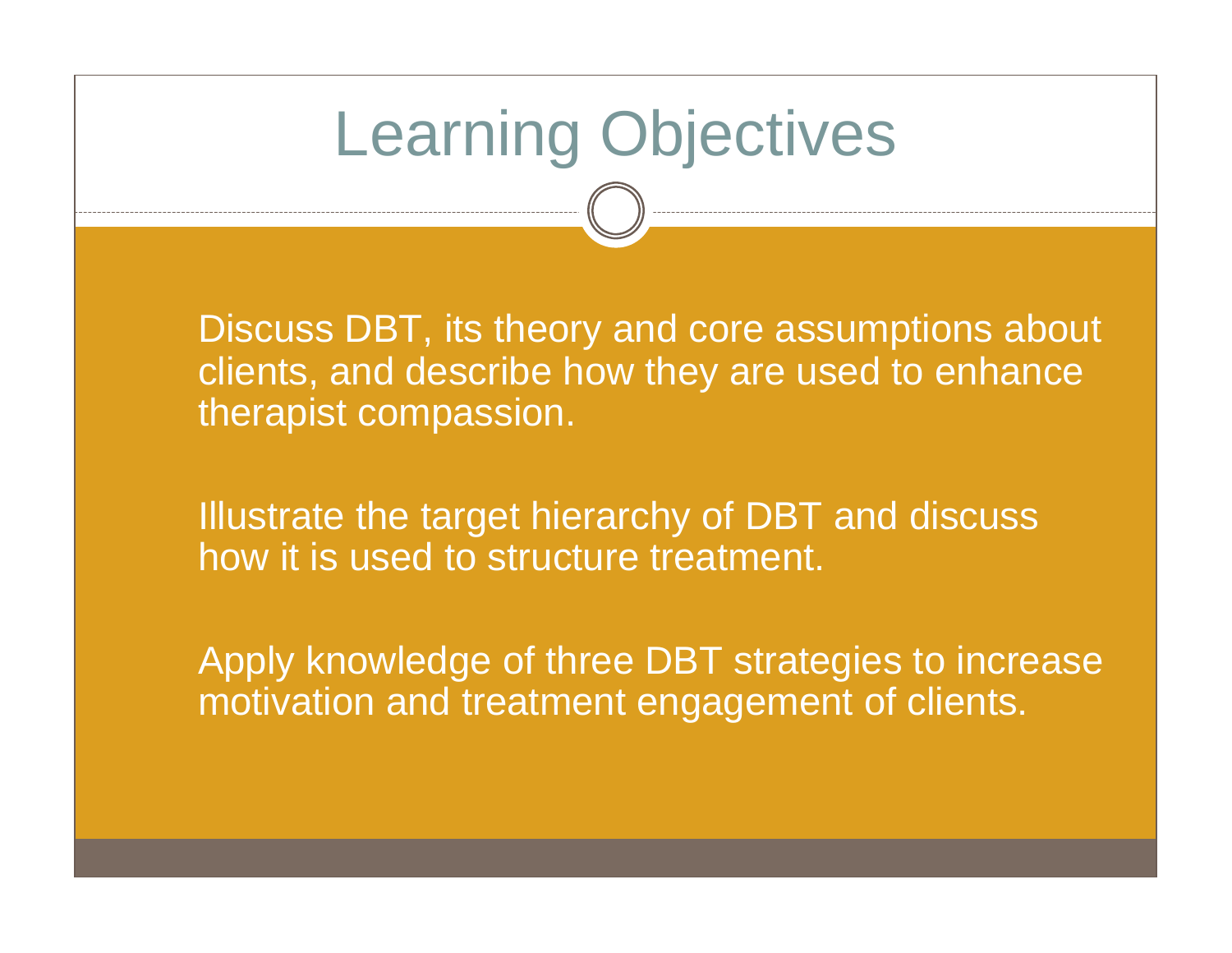## **Overlap of SUD's and BPD**

• The rates of comorbid SUD's among people with BPD are high

• In BPD samples, prevalence of SUD's range from 39%-84%, median 67% (Dulit et al., 1990; Links, et al., 1995; Zanarini et al. 1990; Zanarini et al., 1998)

• In SUD populations, prevalence of BPD ranges from 15%- 66%, median 15% ( Verheul et al. 1995; Vaglum & Vaglum, 1985; Kosten et al. 1989)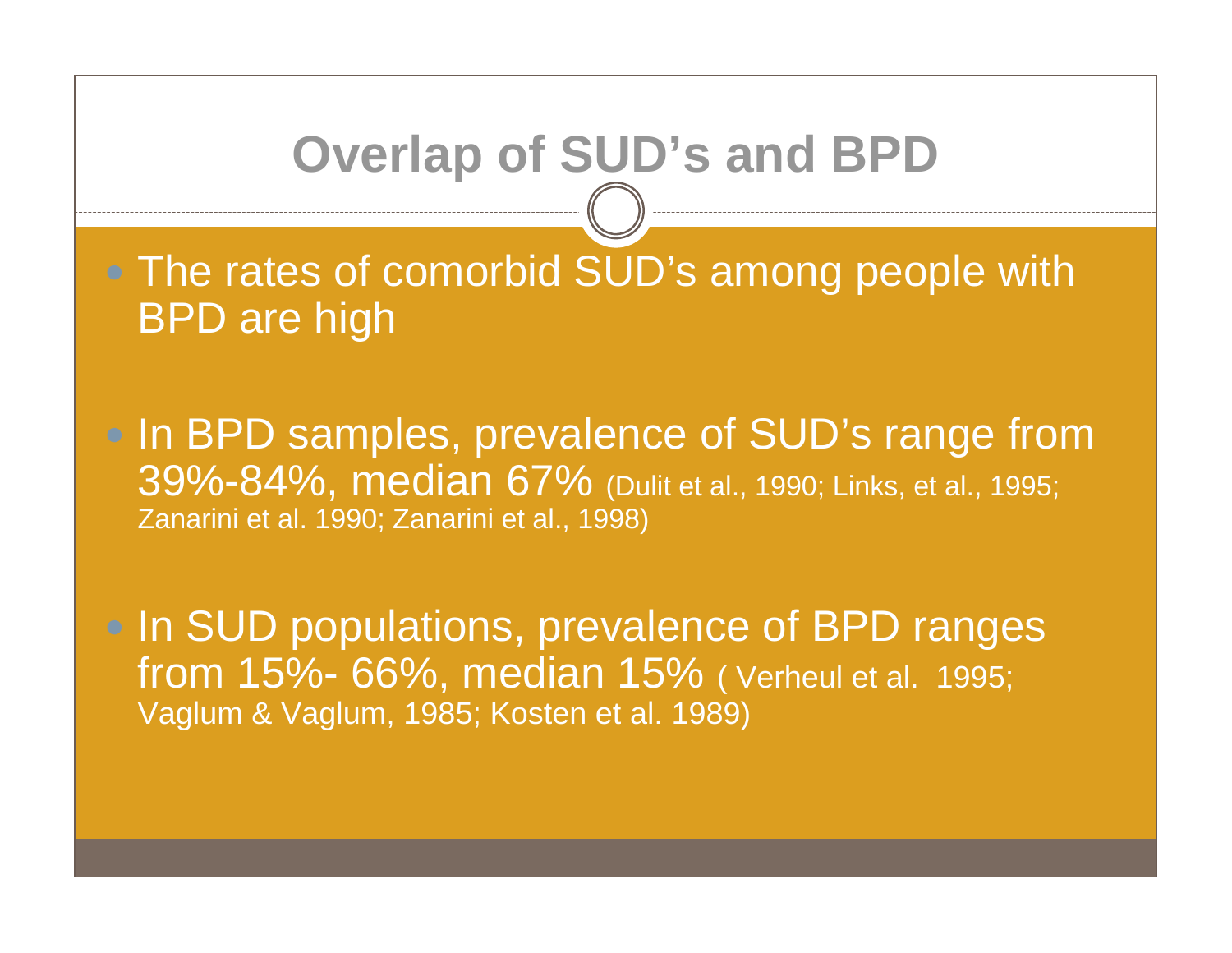### Challenge of Treating Comorbid BPD and SUD's

- **Higher suicidal risk** (e.g., Van den Bosch et al., 2001)
- **Greater complexity and severity (e.g. higher polydrug use,** higher rates of anxiety; Kosten et al., 1989)
- High rates of treatment drop out and non compliance (e.g. Martinez-Raga et al., 2002)
- Few social supports and high unemployment rates (e.g., Miller et al., 1993)
- Poorer treatment outcomes (e.g. Links et al., 1995; Zanarini et al. (2004).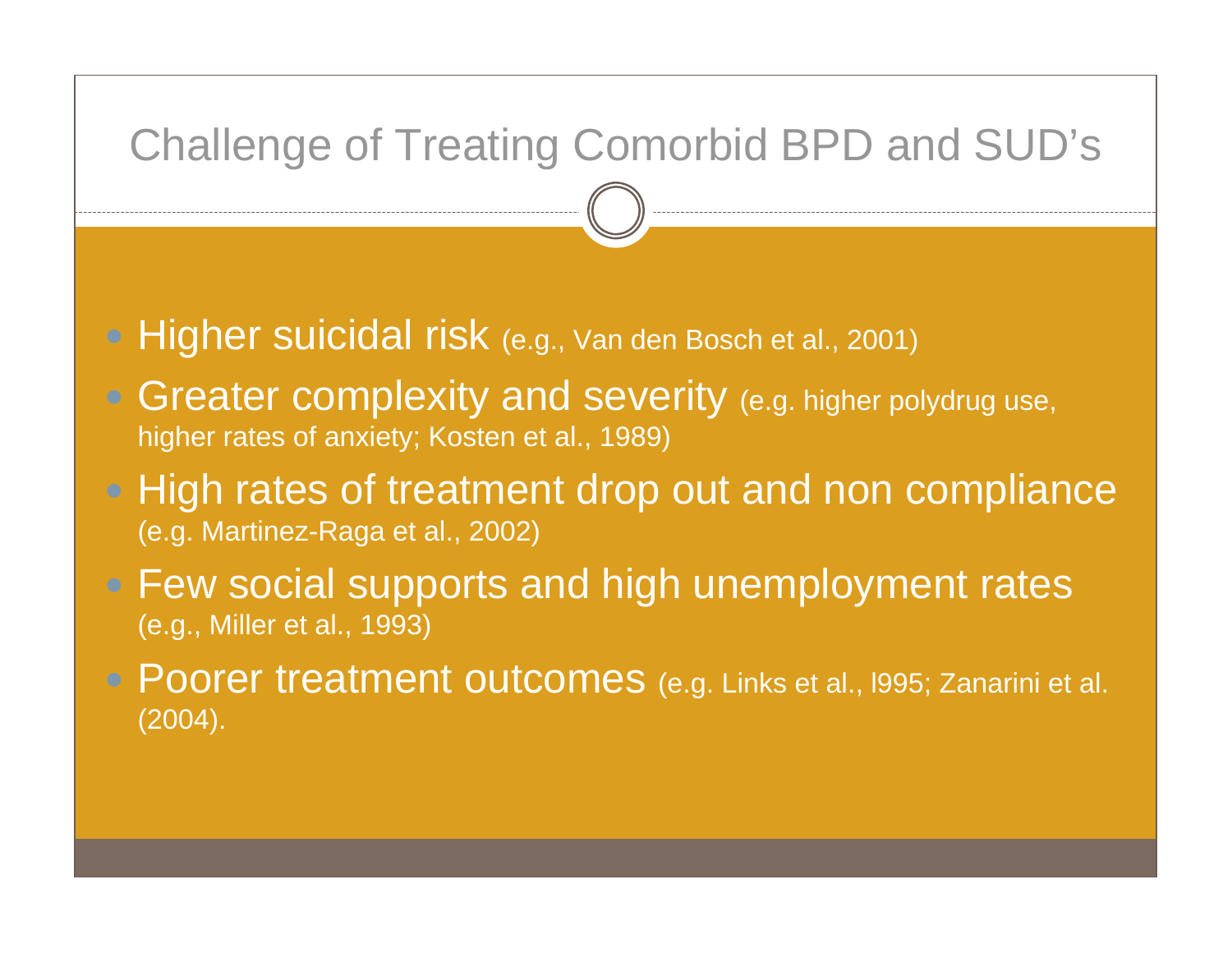## DBT Overview

- $\bullet$  Developed for complex, multi-disordered clients
- $\bullet$  Started with behaviour therapy
- $\bullet$ Standard DBT multi-modal



#### Dr. Marsha Linehan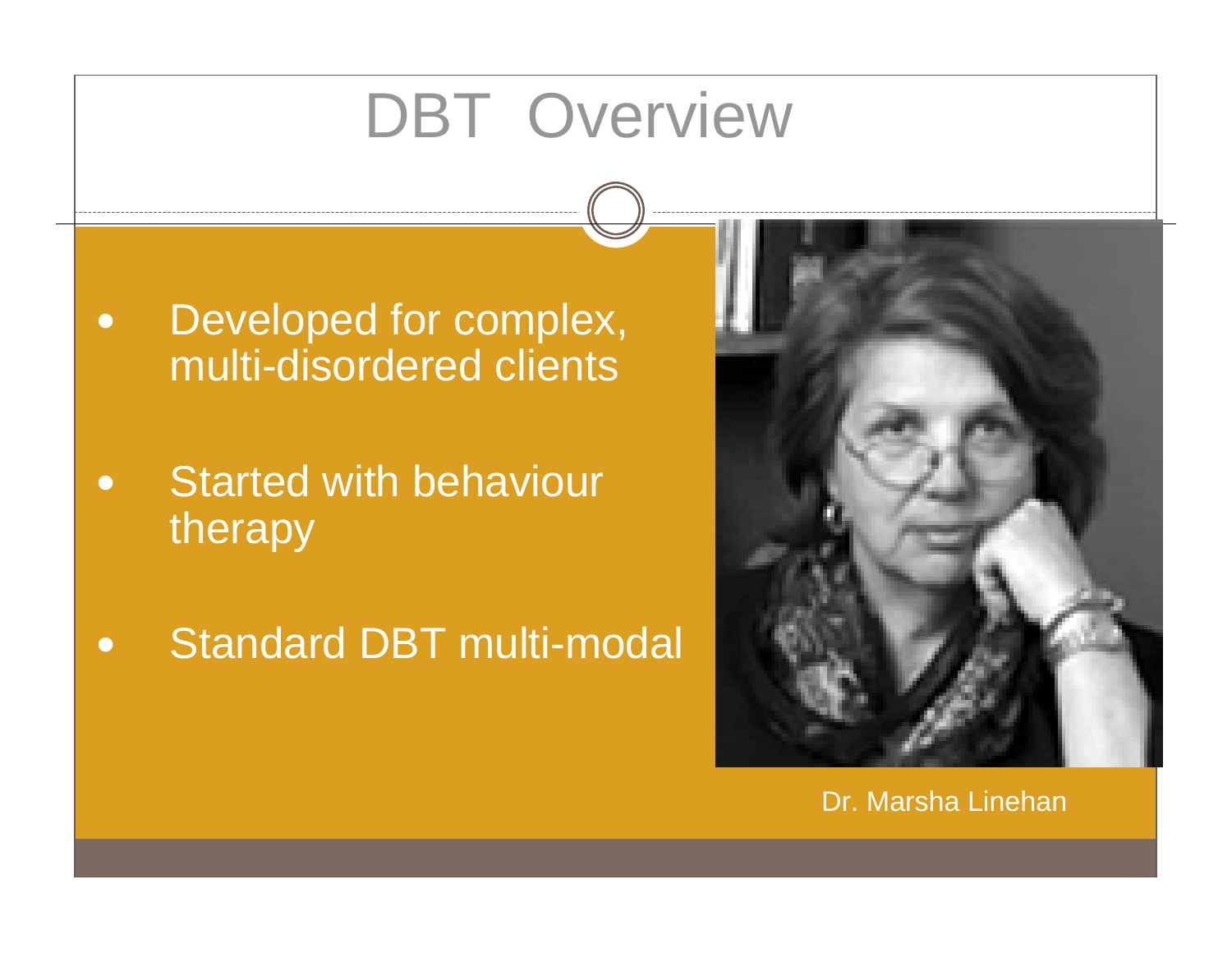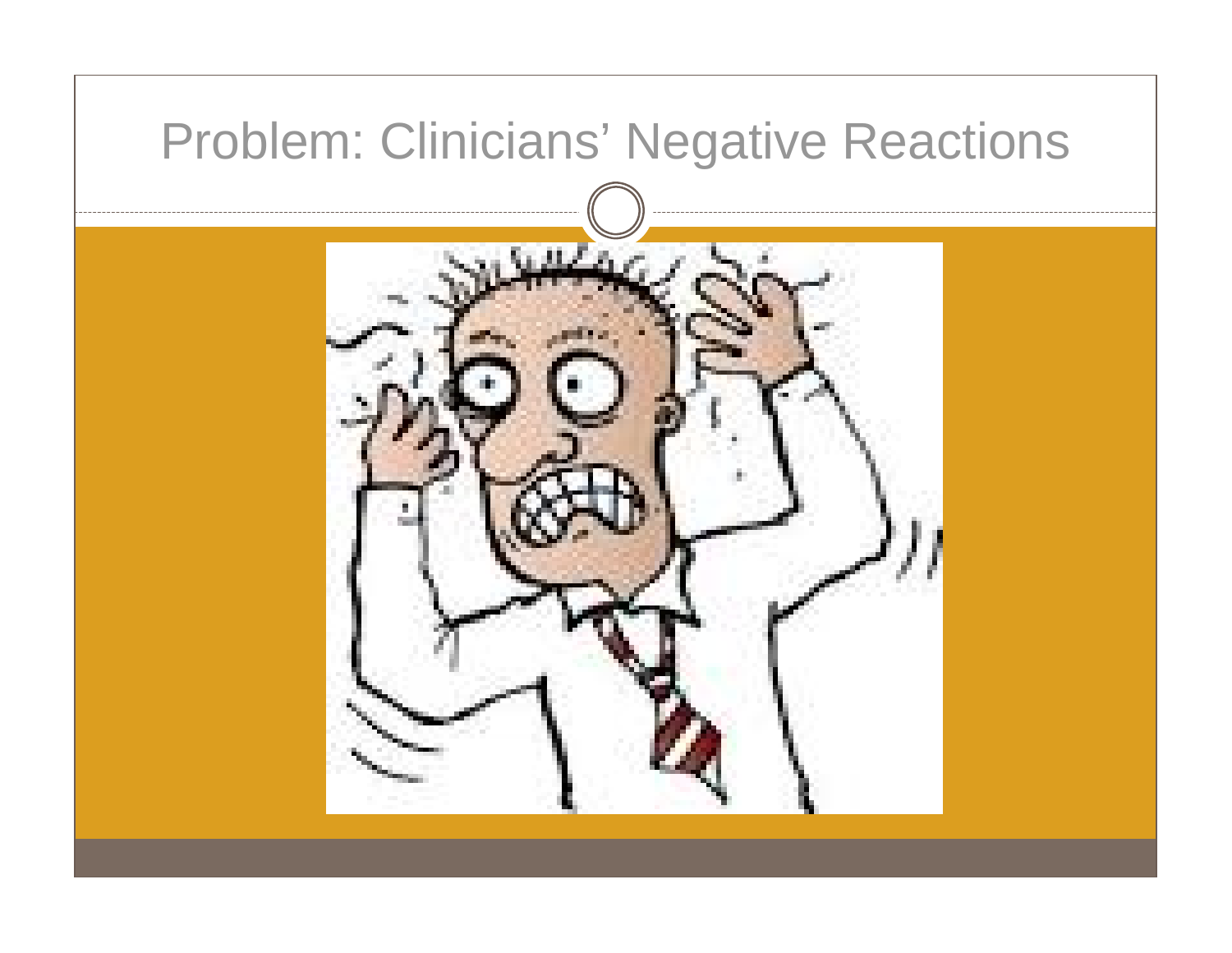## Understanding People with BPD and SUD's

Abnormal frontal limbic circuitry = labile mental states

High cortisol reactivity <sup>=</sup>"thin skin"

#### Amygdala reactivity = perceived threat

**Reactivity** to rejection and negative emotions = Intense reactions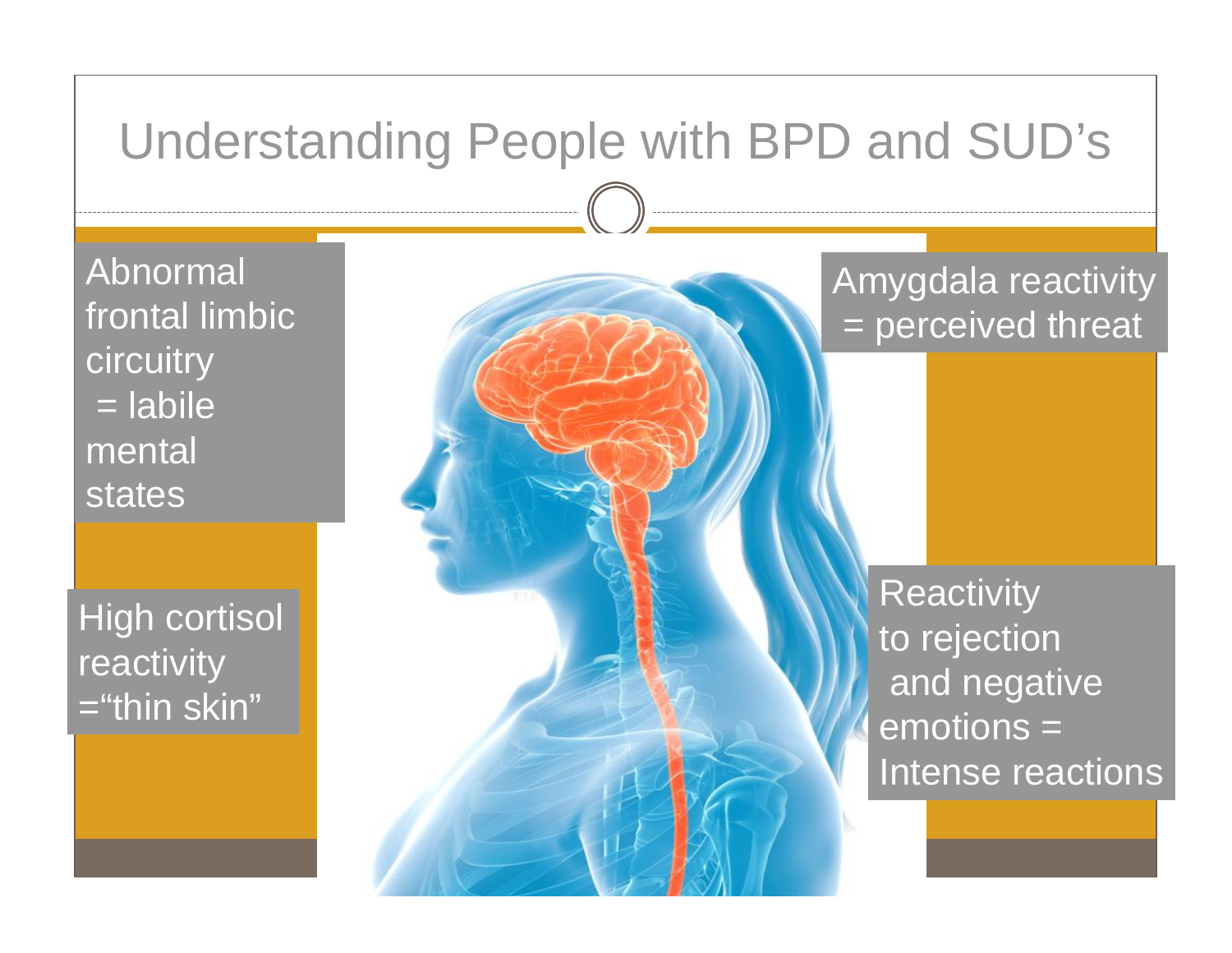# Biosocial Theory **High High EmotionEmotion Emotion Vulnerability Vulnerability Vulnerability EmotionEmotion EmotionModulationModulation ModulationDeficitsDeficits DeficitsProblematic Behaviours (e.g. suicide, substance use)**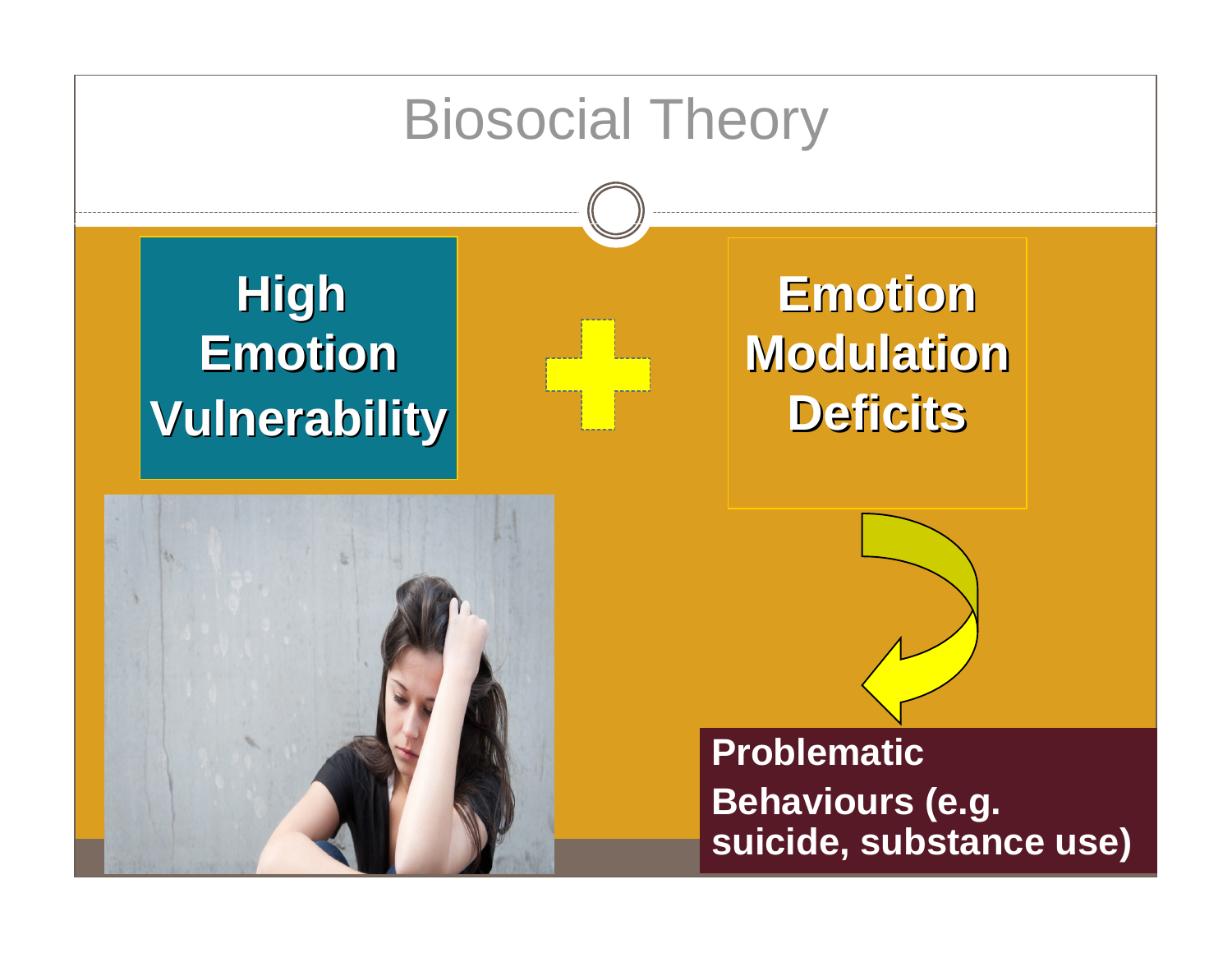## Avoid a Therapy Game of Whack-the-Mole

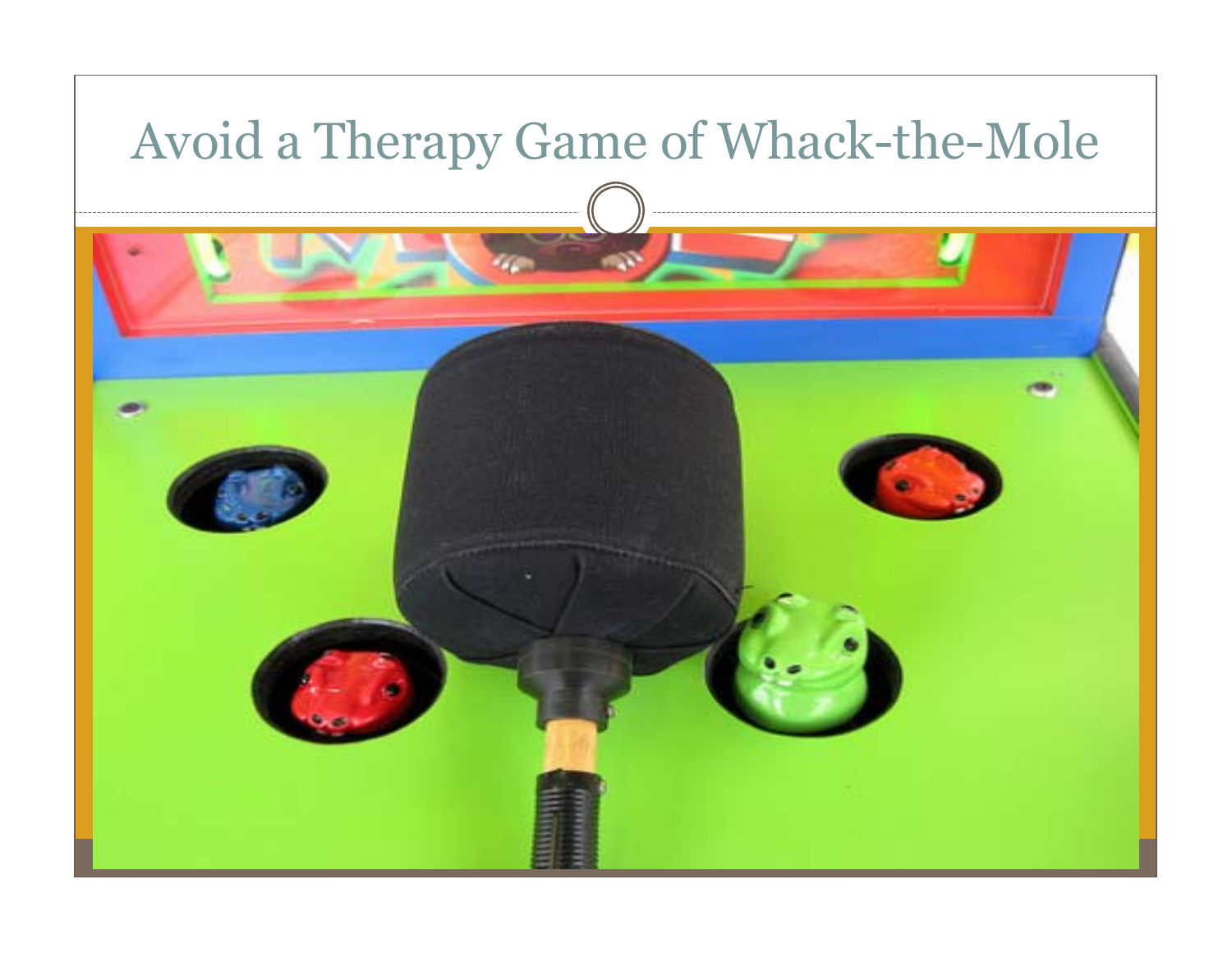## Assumptions to Promote Compassion

## Patients:

Are doing the best they can Want to improve Need to do better, try harder, be more motivated to change Often have unbearable lives

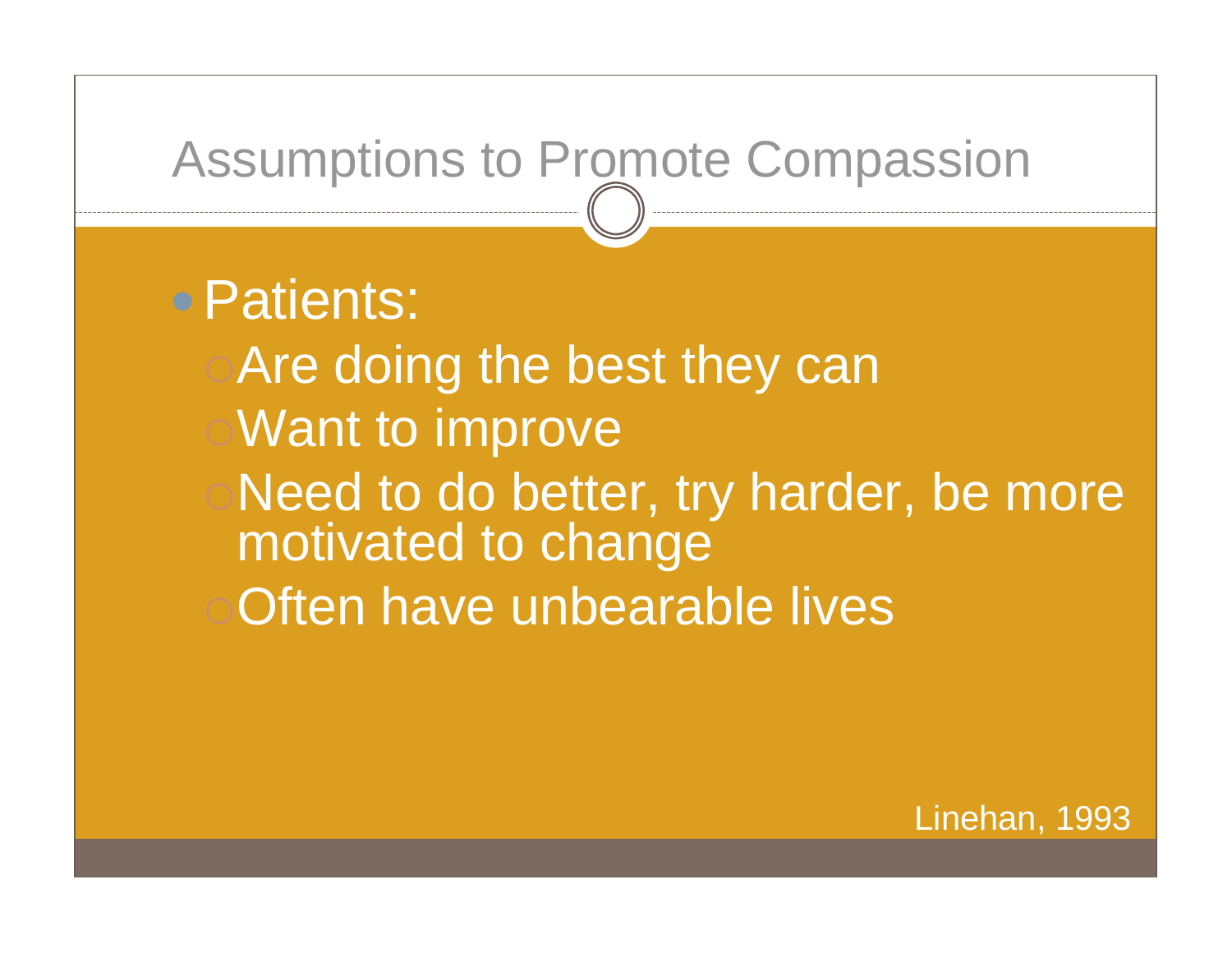## Problem: Treatment Can be Chaotic

#### Client:

- Numerous severe problems High risk
- Frequent crises

Therapist: Overwhelmed Unfocused Chaotic

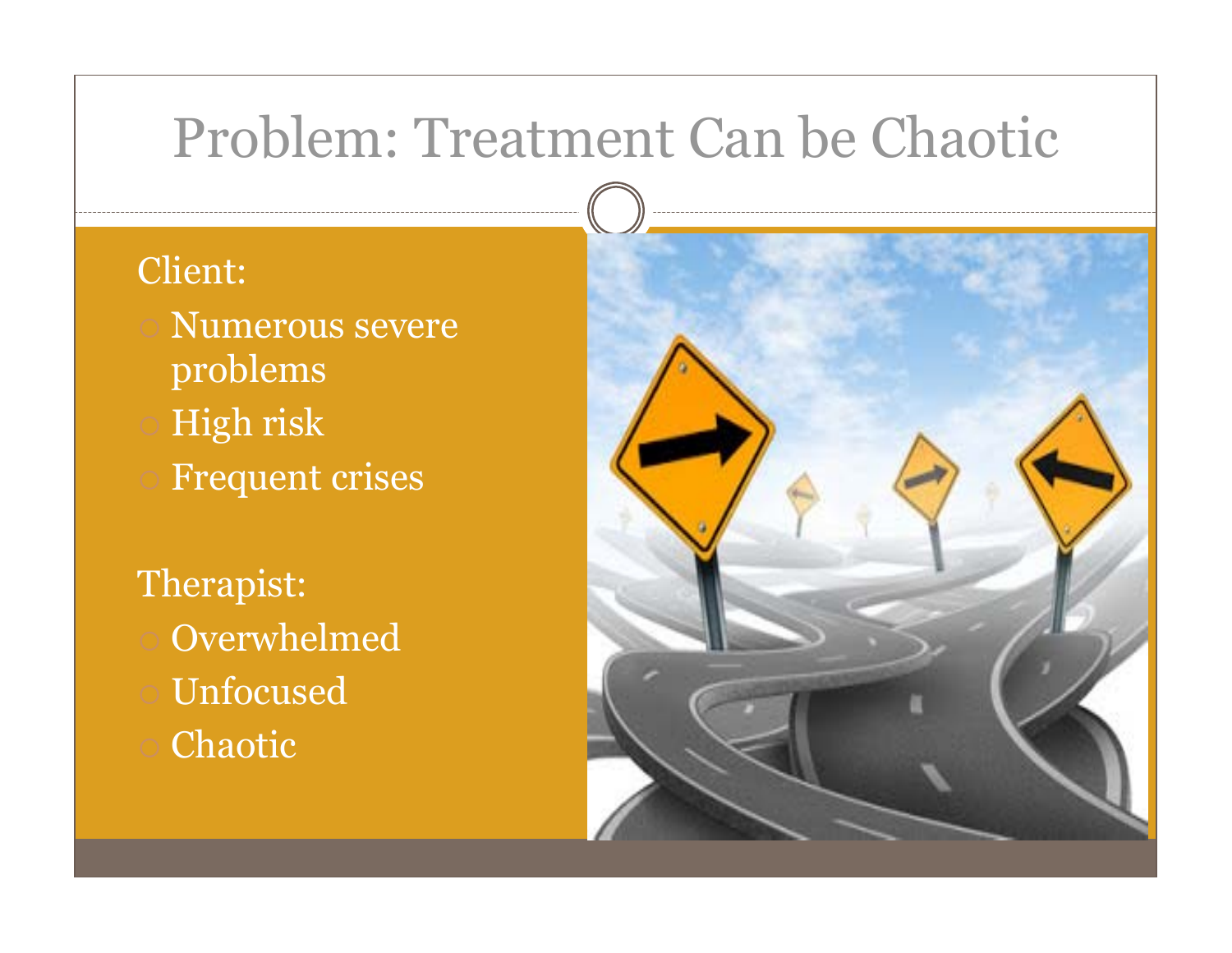## Solution: Explicit Treatment Structure

Why? **Essential for the building a positive** therapy relationship Communication problems can occur when don't know the "rules of the game" **Alerts client and therapist to** potential problems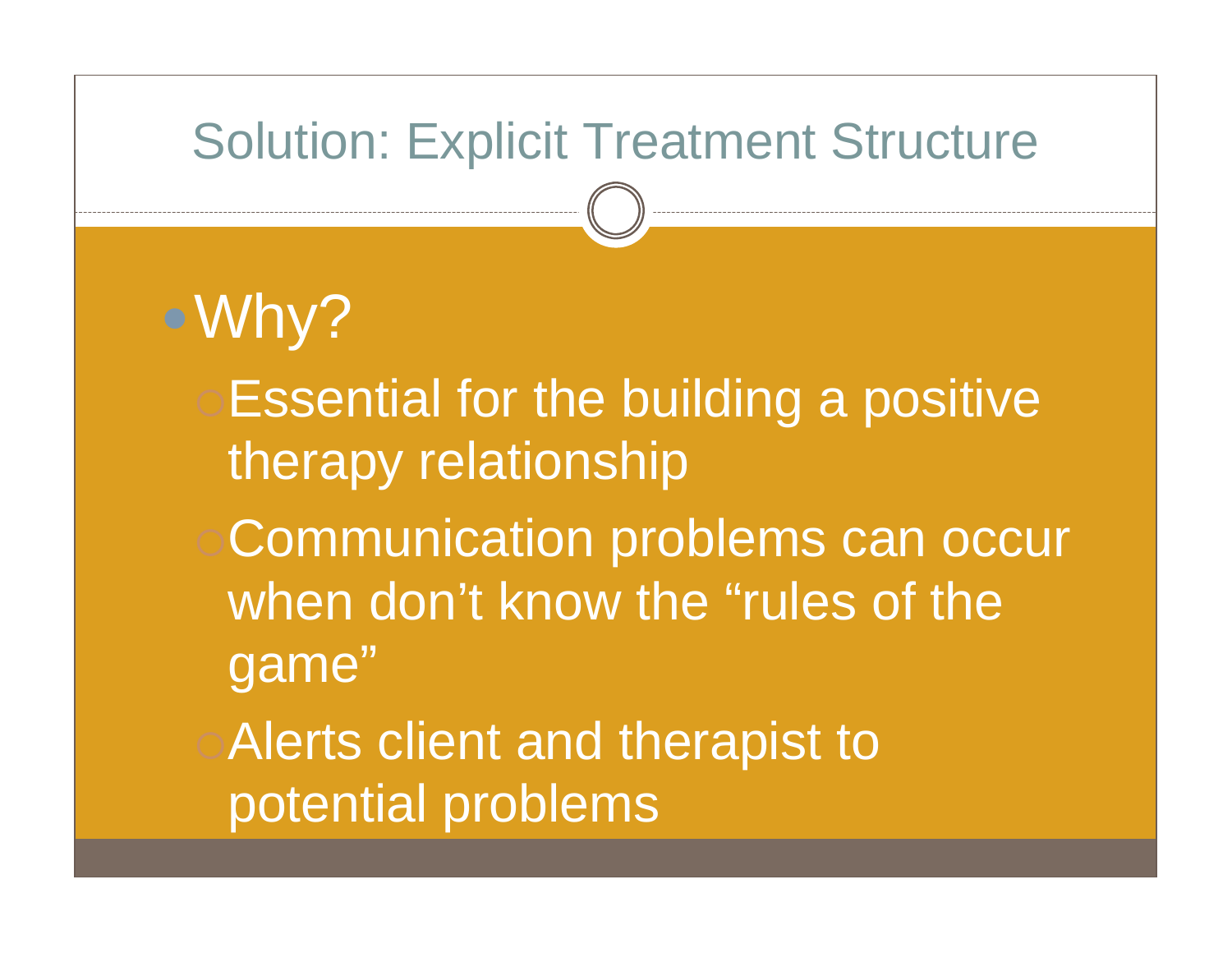## Stage and Focus of Treatment

### **Pre-treatment: Orientation & Commitment**

### Stage 1: Achieve behavioural control

## Stage 2: Enhance emotional experiencing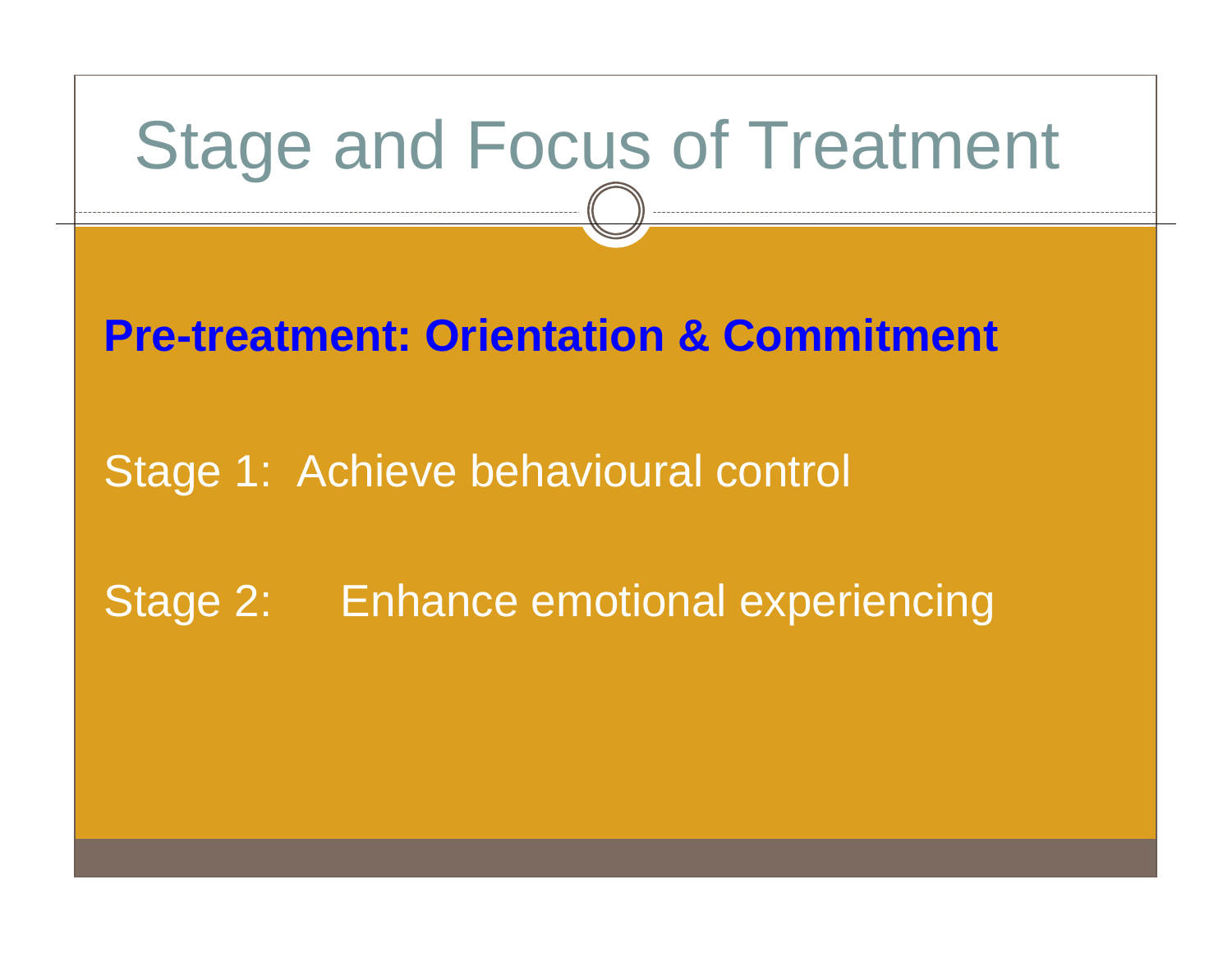## Stage: Pre Treatment

Treatment is structured according to stages: pre treatment (orientation and commitment) precedes treatment

o In pre treatment, educate patients explicitly about the parameters of treatment

Get an agreement about parameters

**Treatment doesn't begin until there is a clear** agreement on goals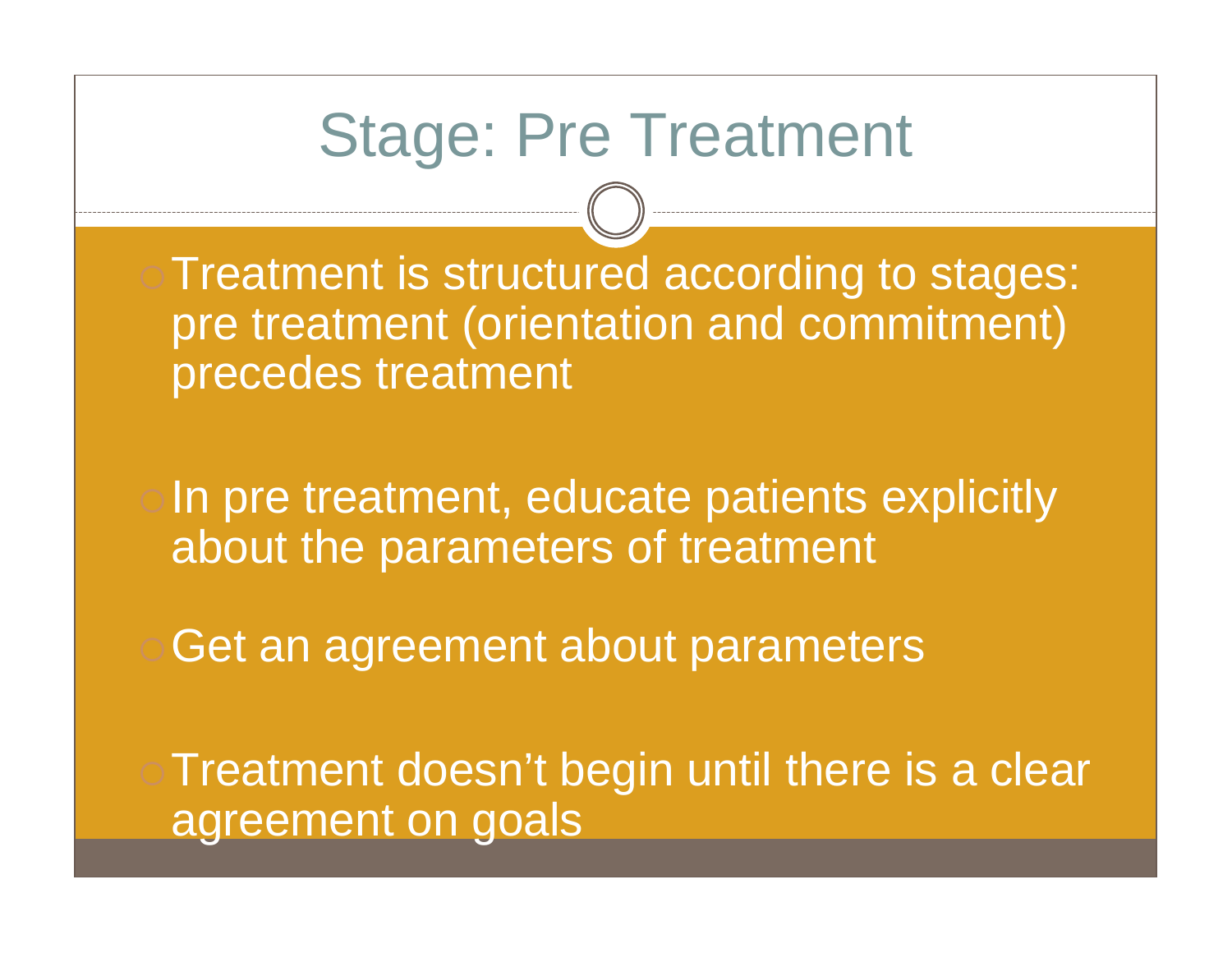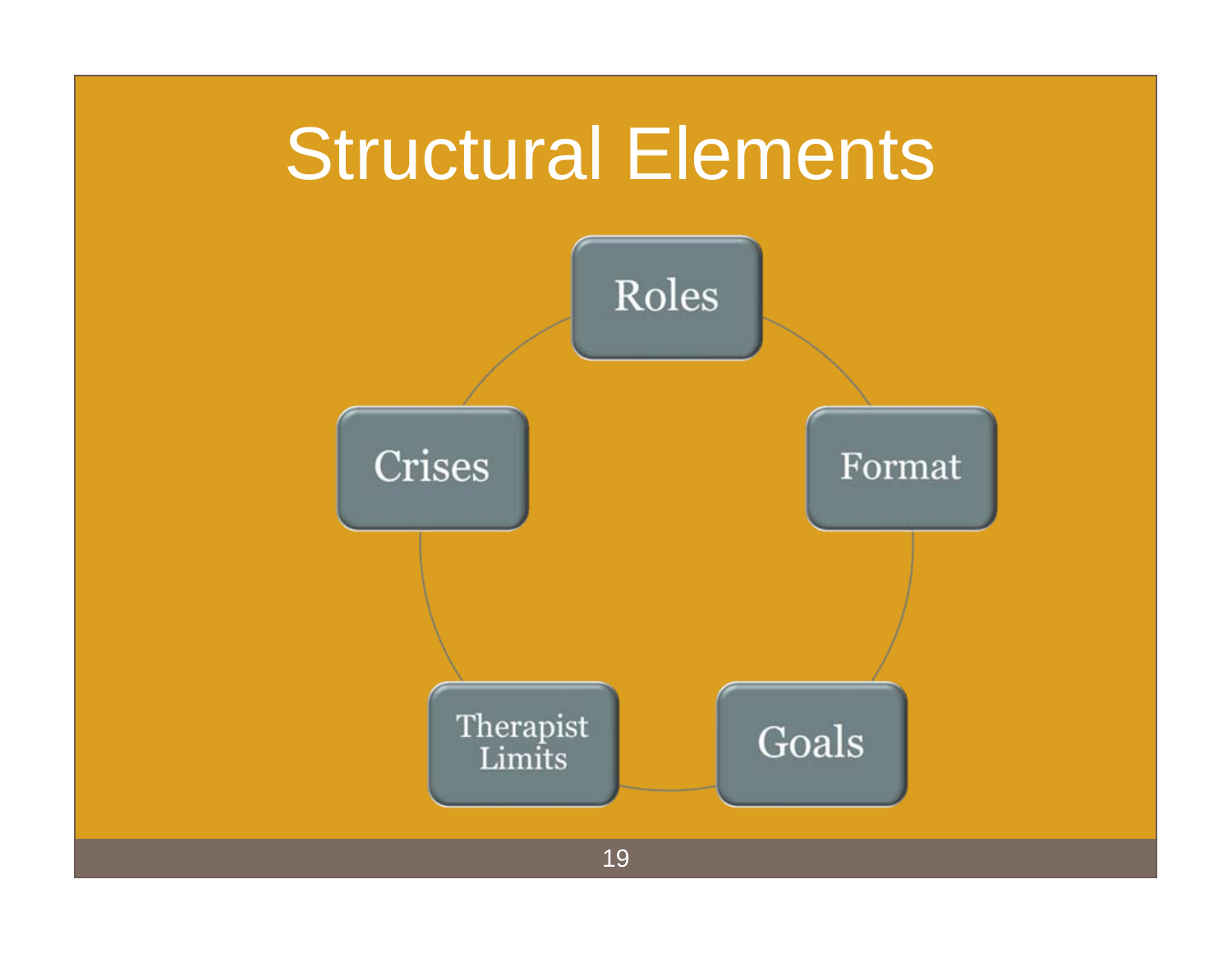## **Session Targets: Prioritize What Gets Attention**20

Life Threatening Behaviour

> **Therapy Interfering** Behaviour

> > **Quality of Life Interfering Behaviour**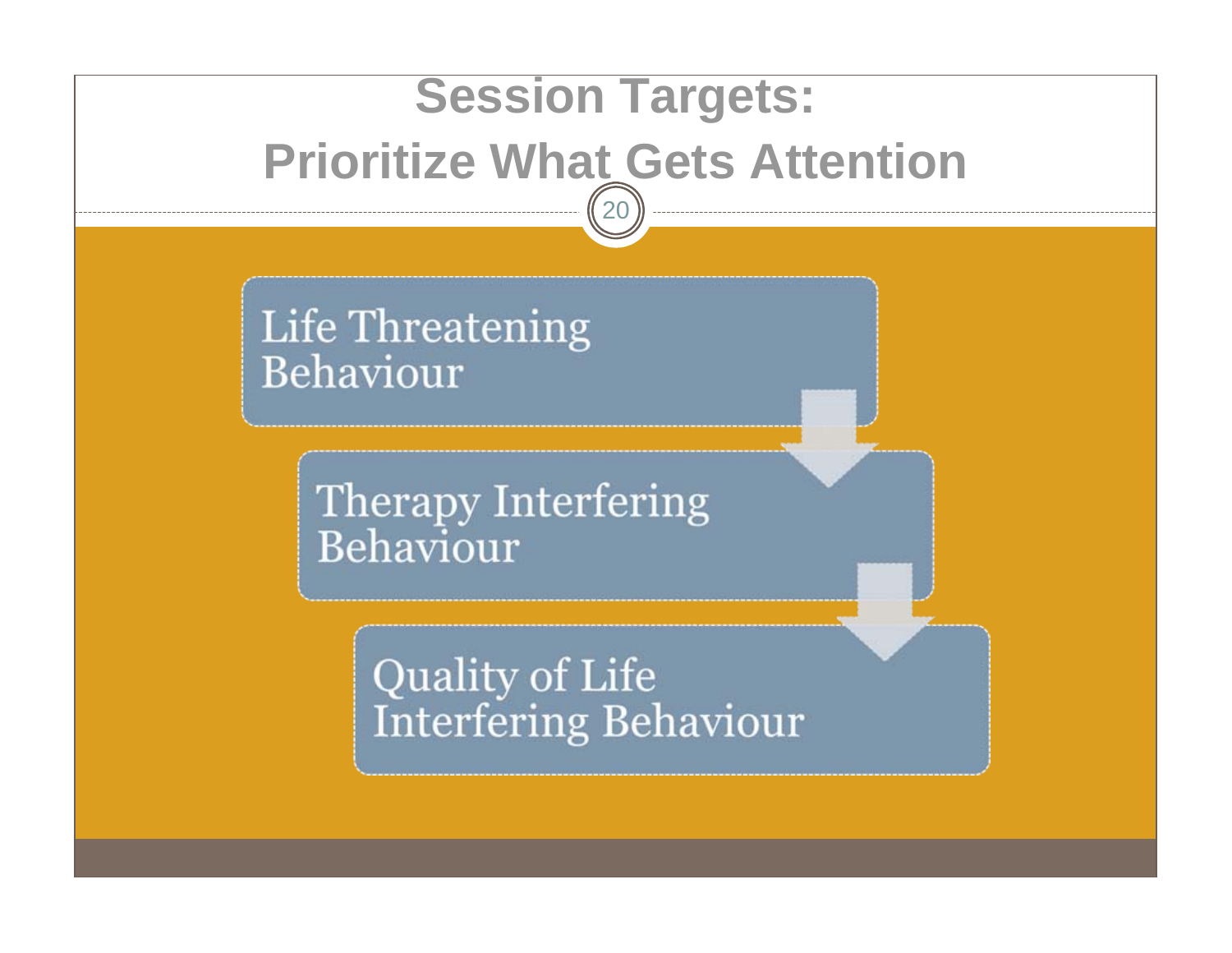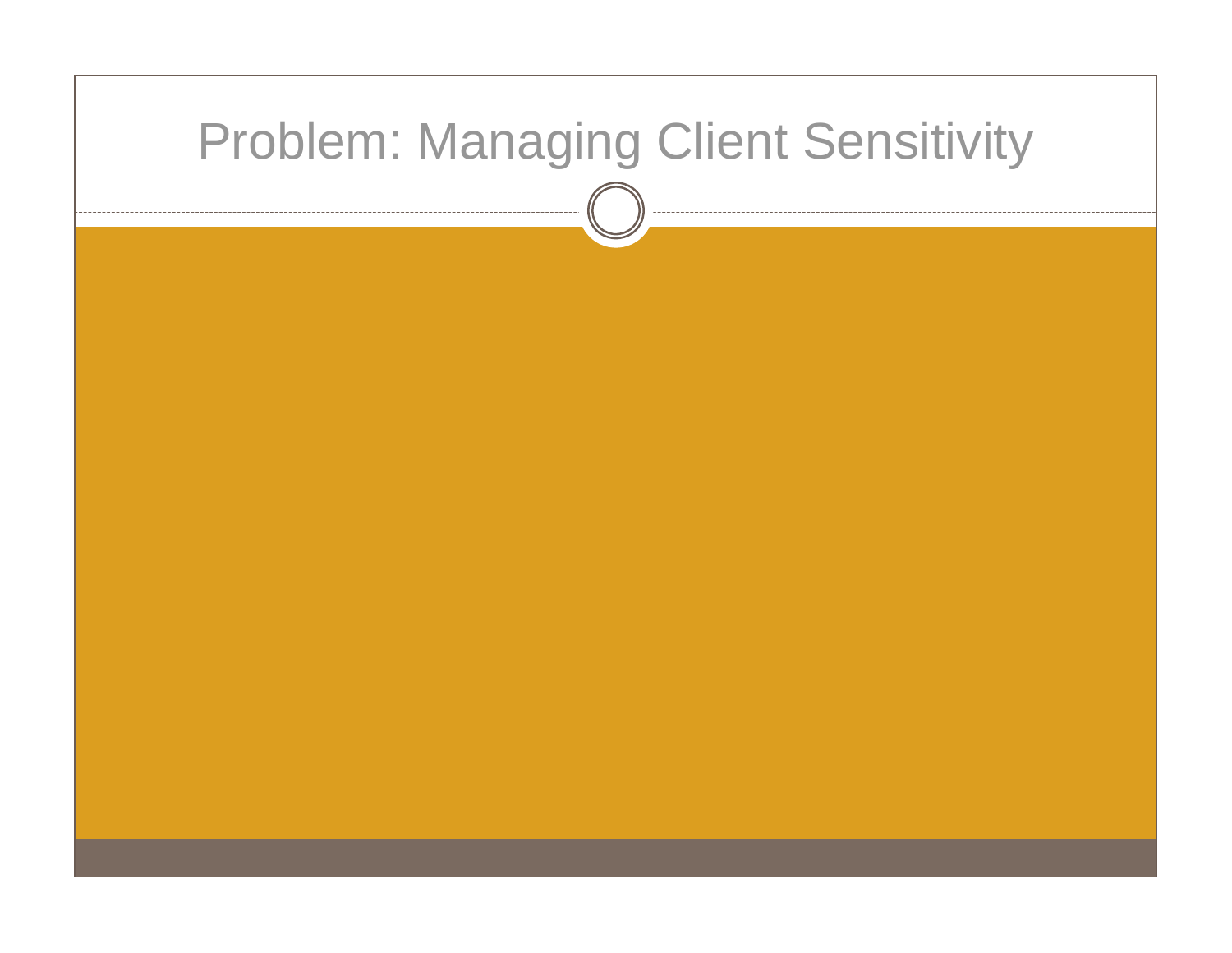

#### Dialectical Balance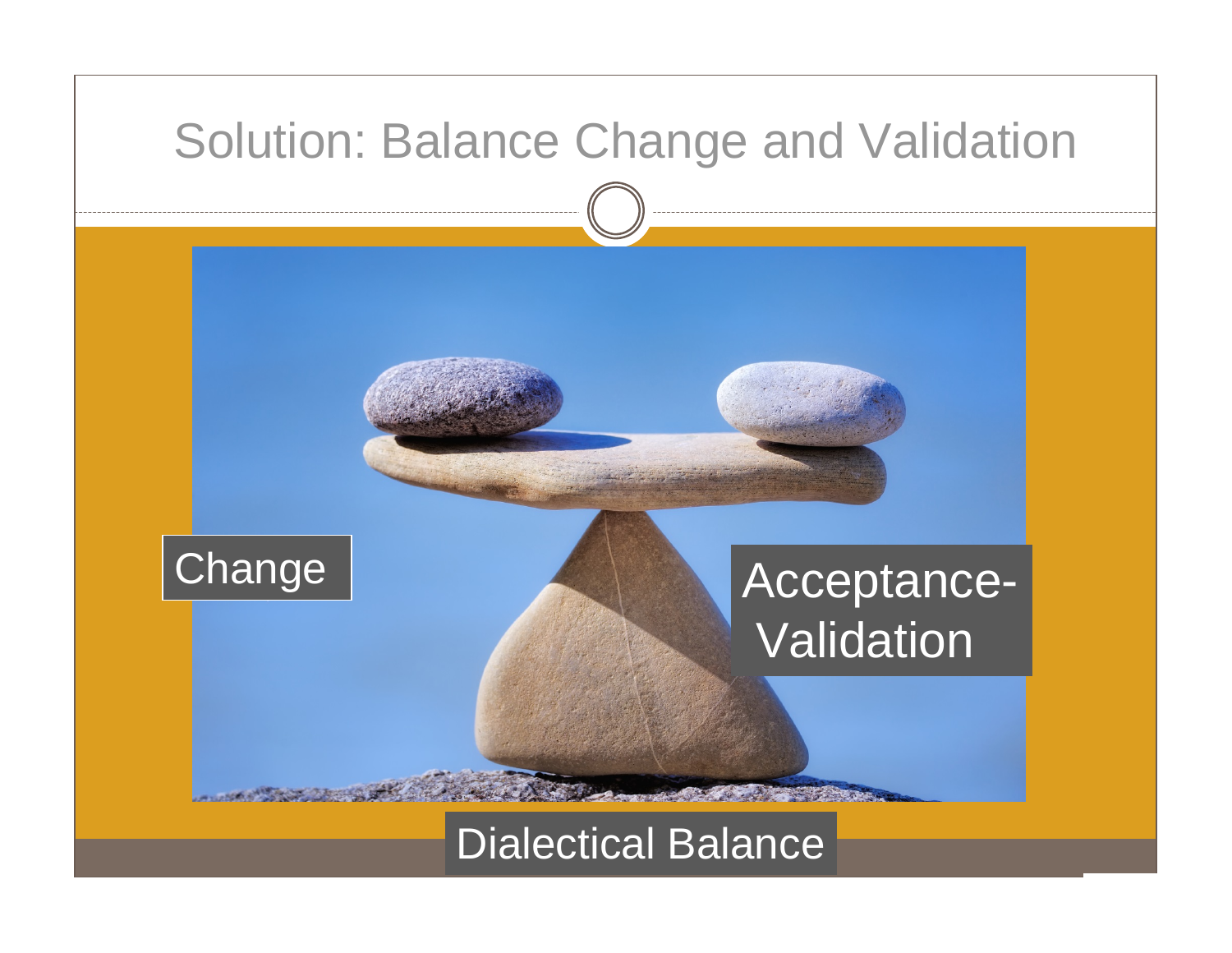### Benefits of Becoming a "Horse Whisperer"

 Reduce arousal • Increase collaboration Decrease avoidance Promote safety • Promote acceptance

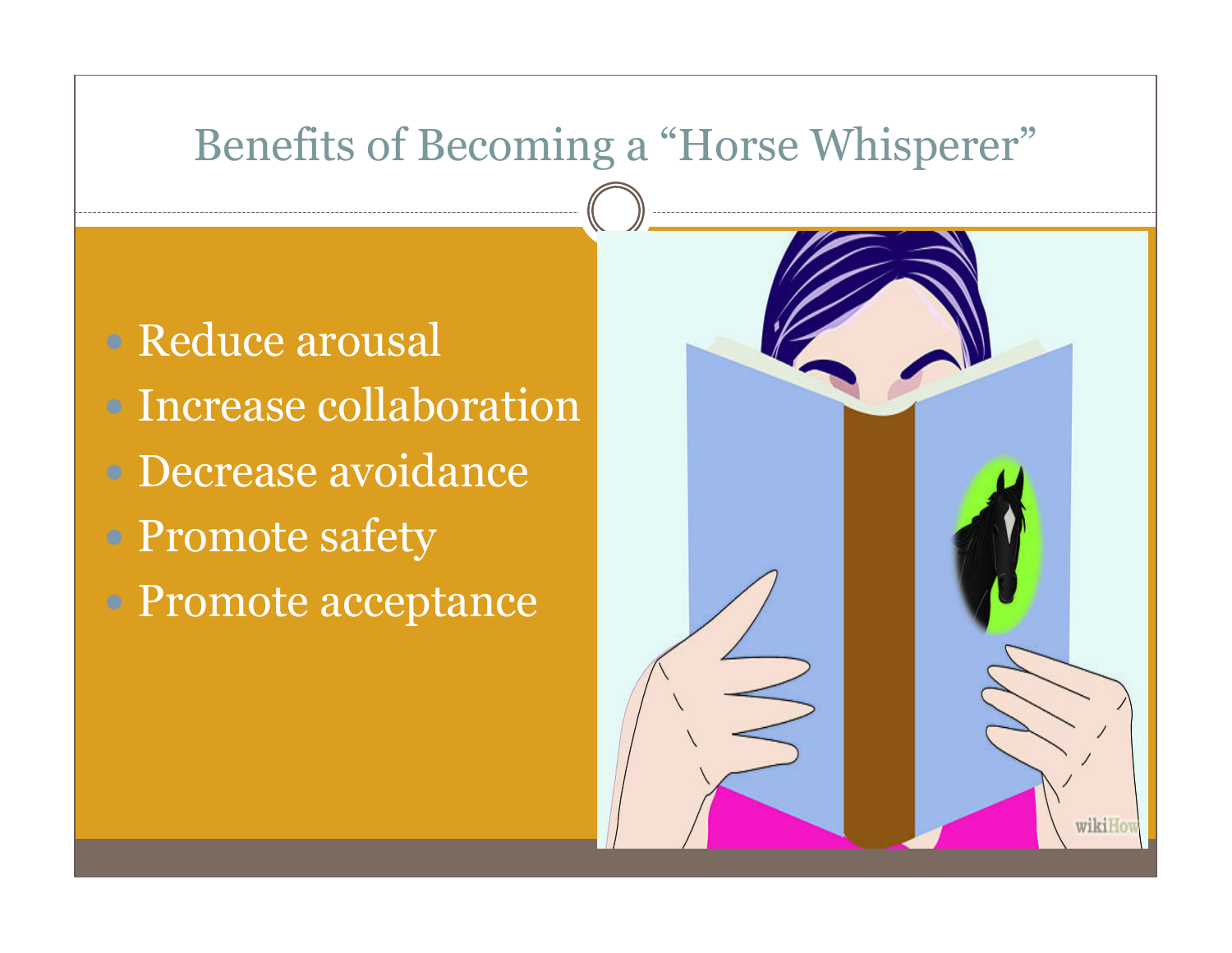## Validation Illustrated

24

## "video clip"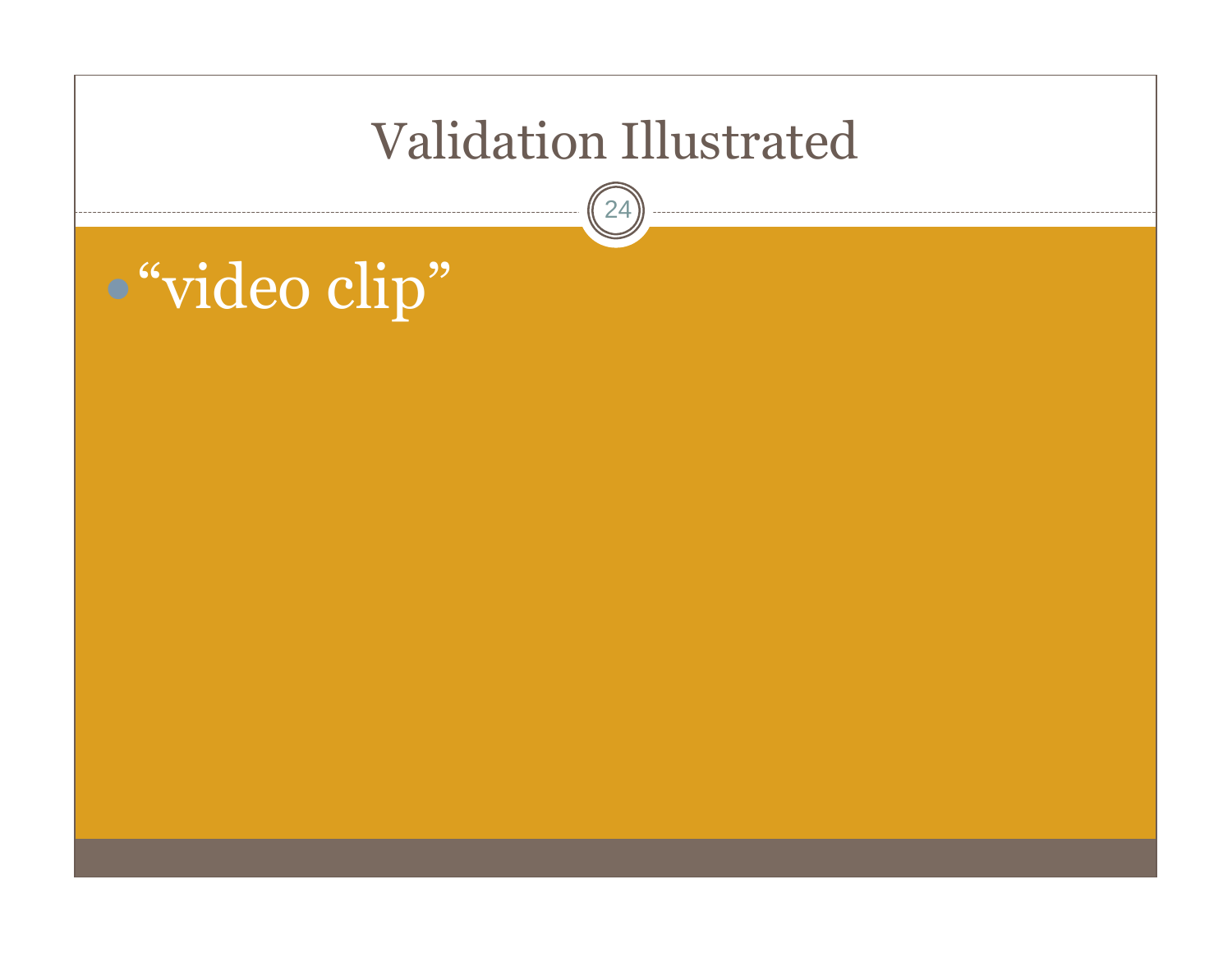## Validation Defined



• Acknowledge what is valid – what's the wisdom or truth in the patients response • Give feedback on what is invalid



• Doesn't need to involve warmth or approval • Doesn't involve non specific, vague comments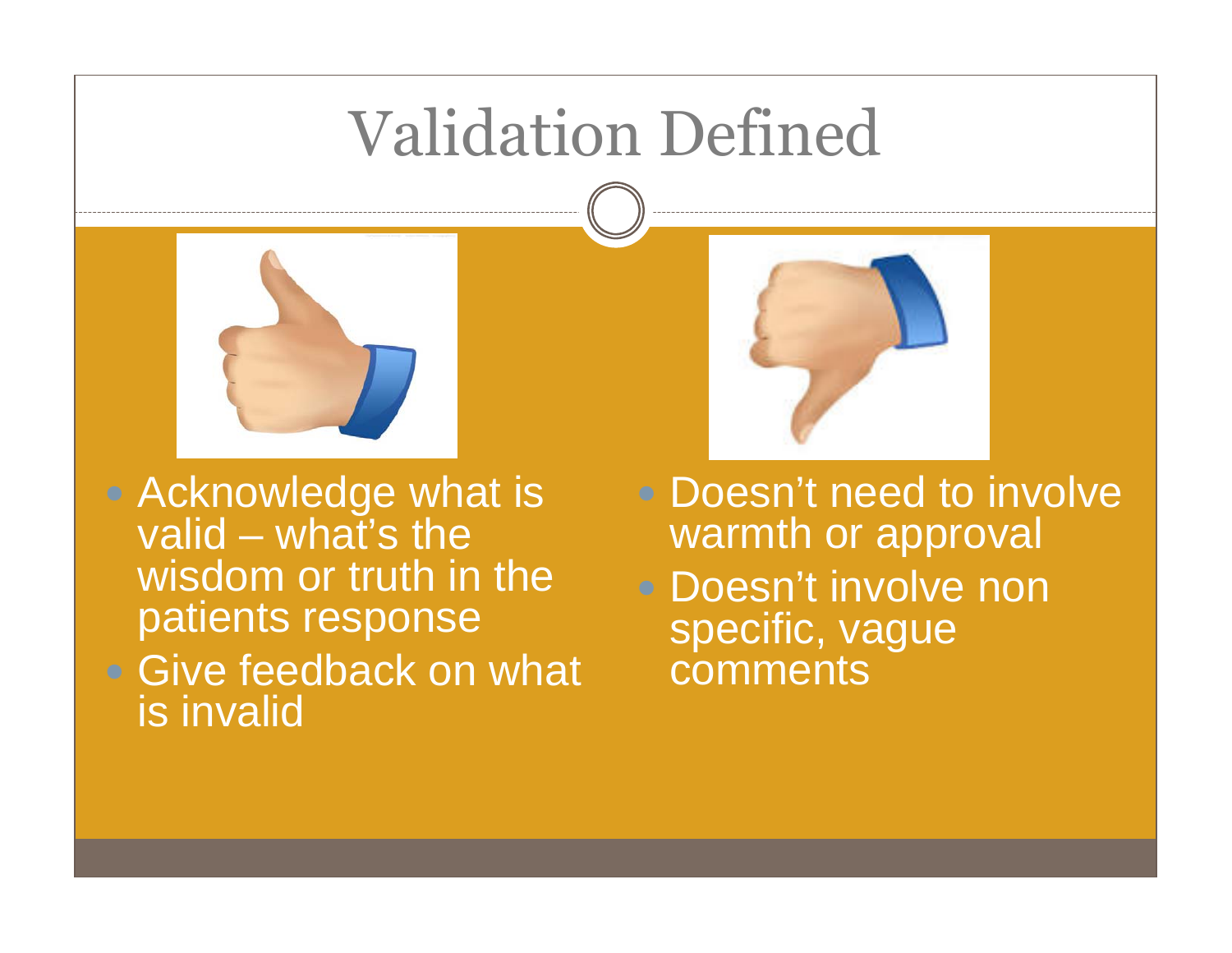## What to Validate

## **Pain of distress**

"It's hard to feel this overwhelmed" **Difficulty tolerating emotional distress**

"when you're this upset, its hard to try and practice tolerating the distress without running from it" **Normalize behavioural response** 

"Most people would be upset if someone criticized them", "its normal to seek relief from pain"

### **Client's competence**

"I believe that you can do this, that you can get through this effectively"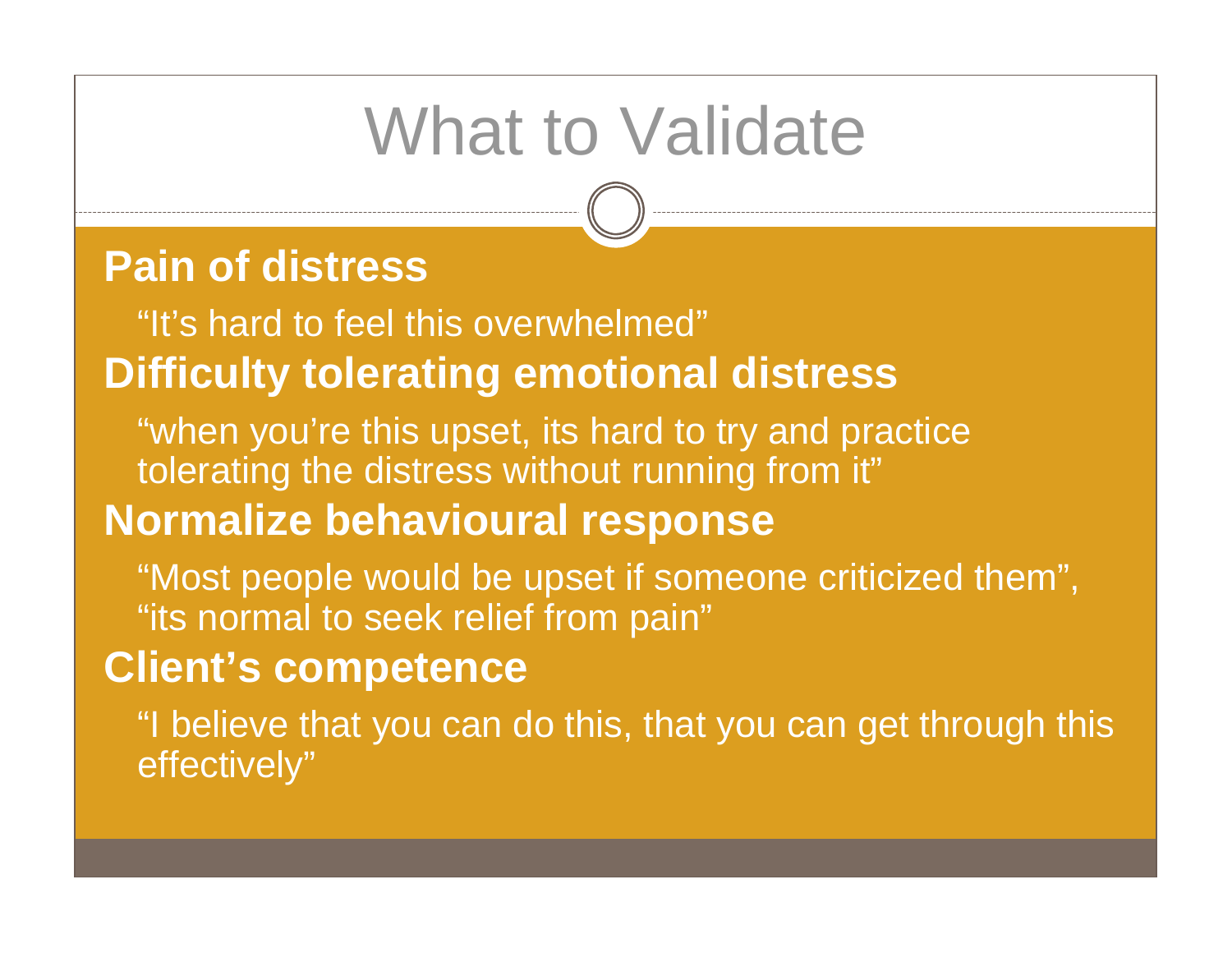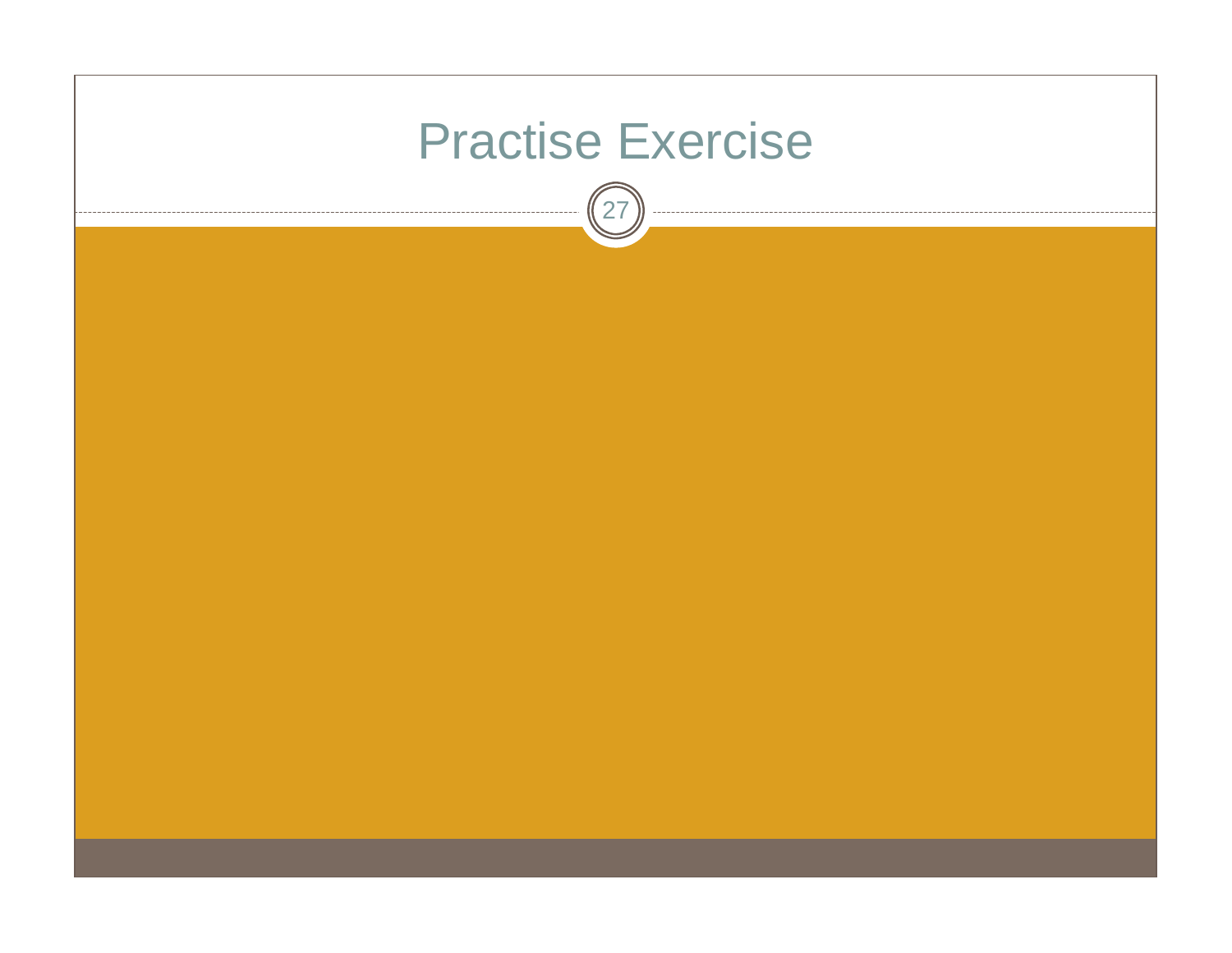## Problem: Stuck Pushing Your Client?

• Client has low, or absent motivation Why?

Lacks incentive

- Fears failing
- Ambivalent
- Lacks confidence
- Poor problem-solving

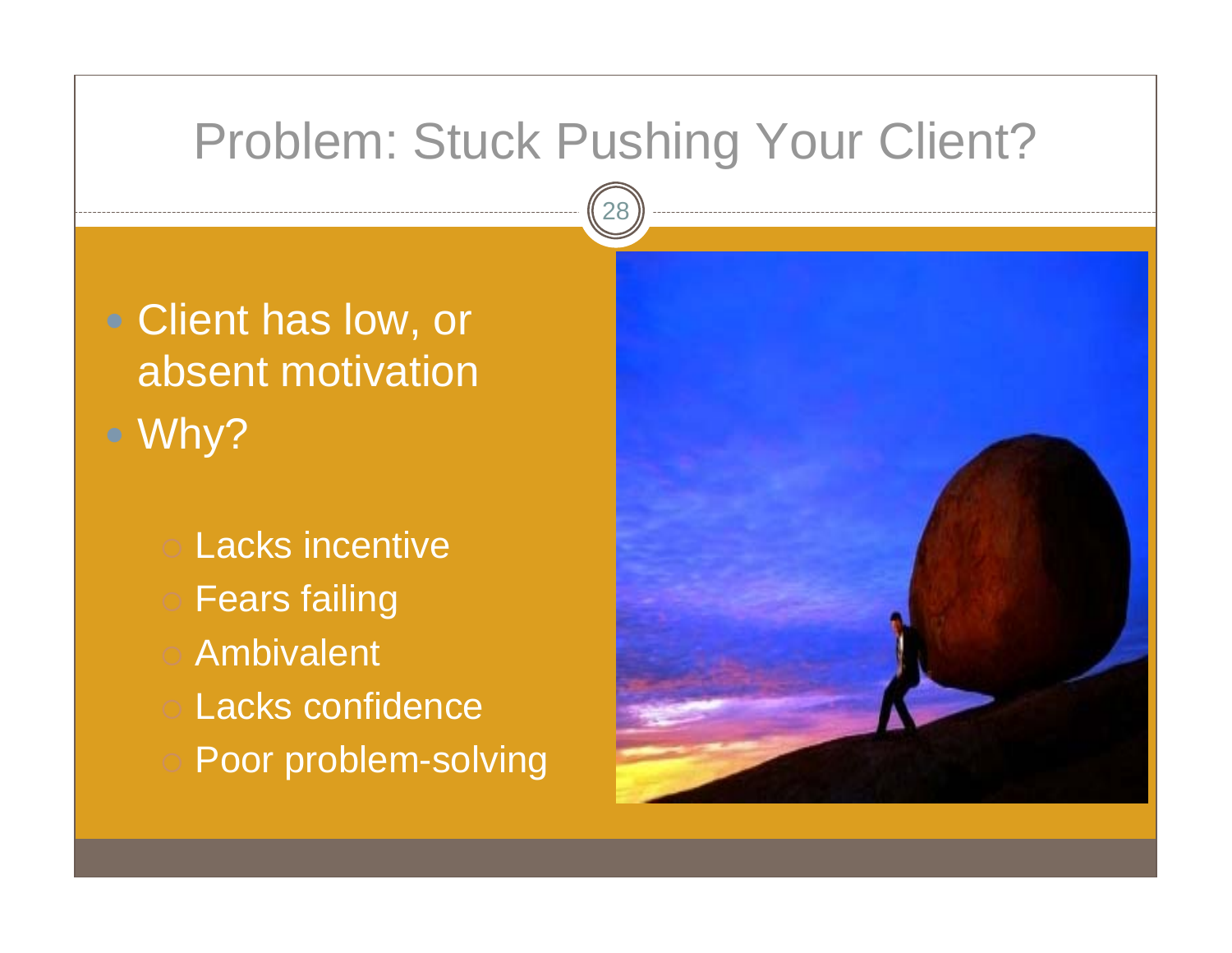# Solution: Motivate Your Client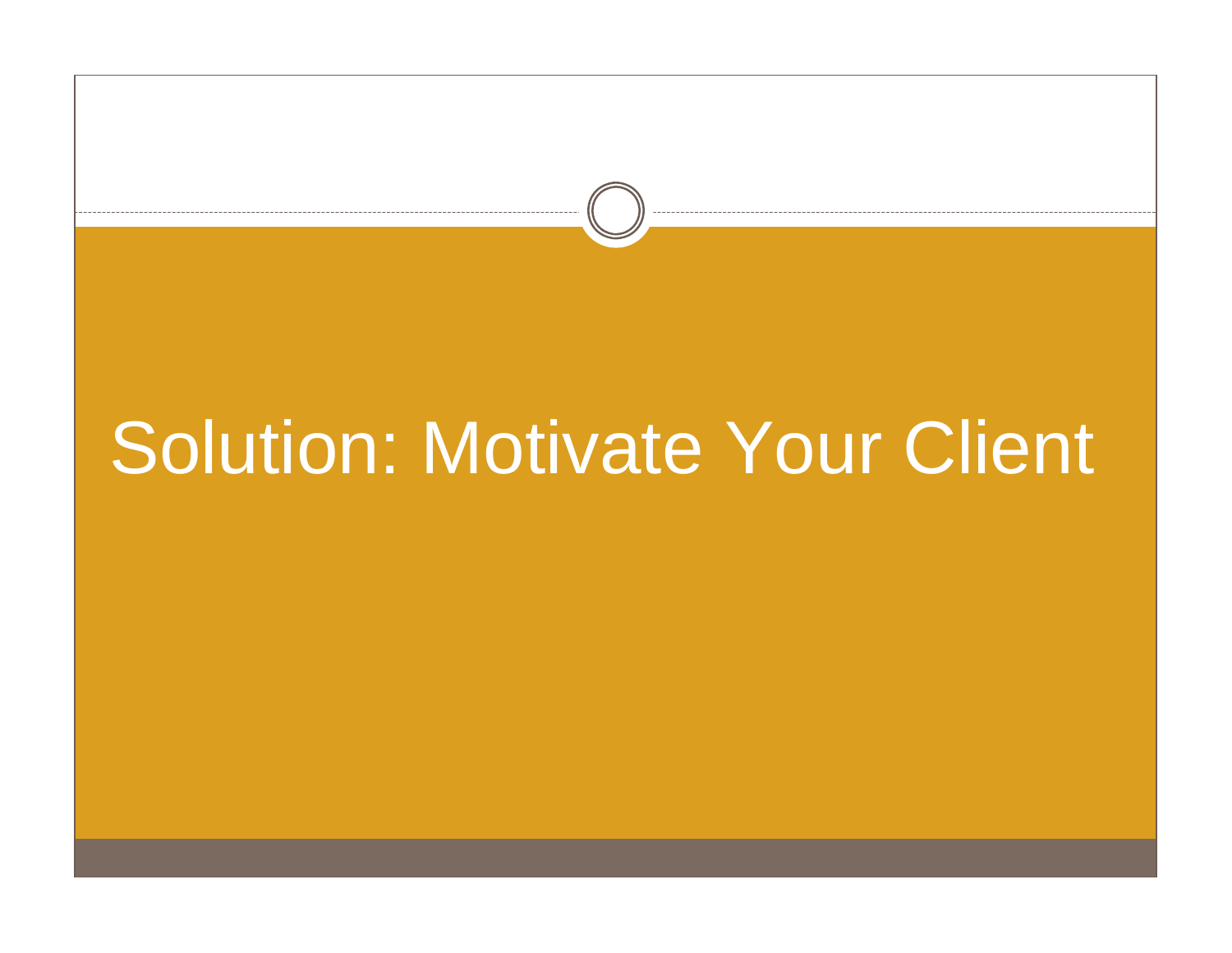## Collaborative Approach

30



Non coercive, explicit consent required



#### Work towards mutually agreed upon goals



Constantly monitor collaboration especially prior to change interventions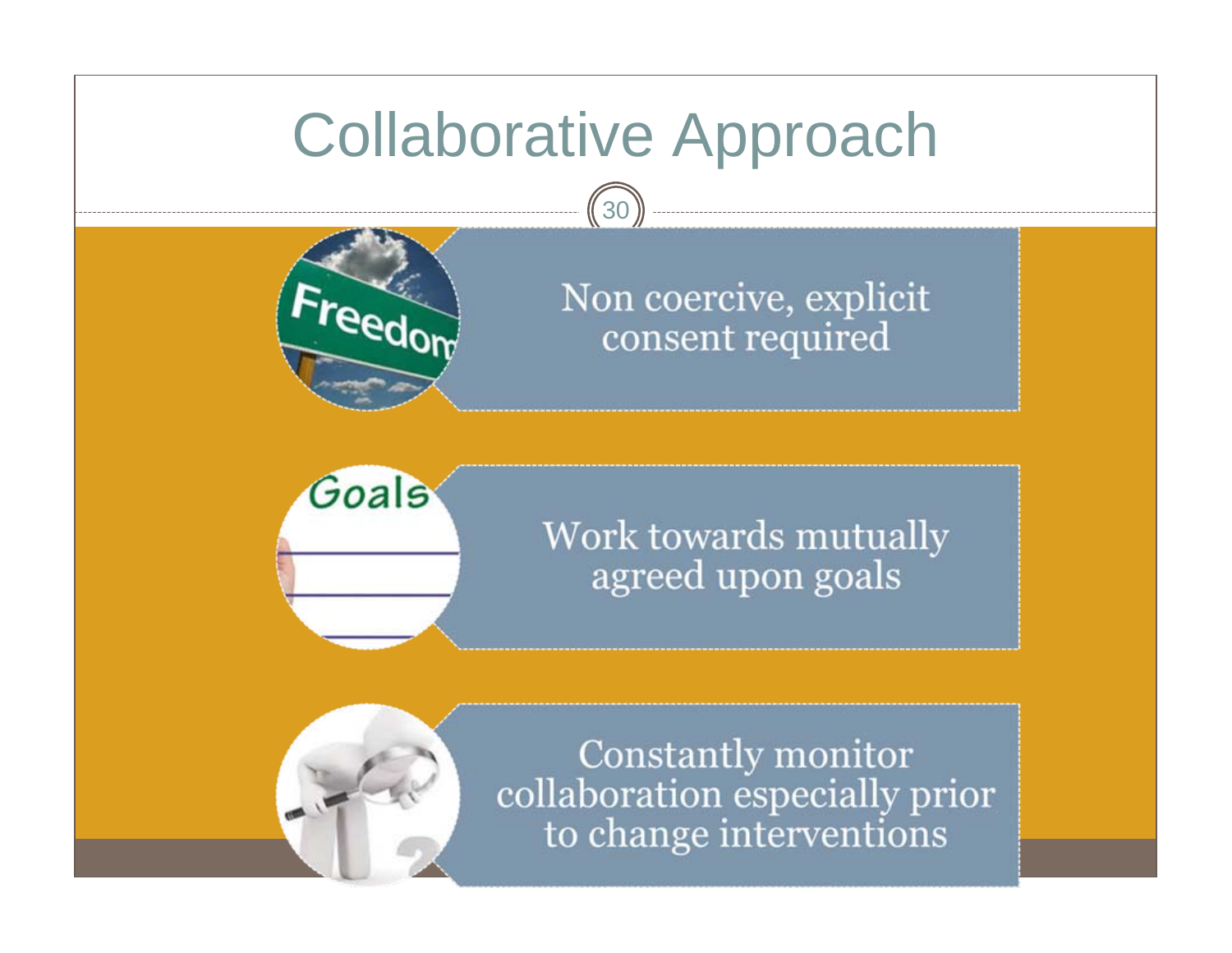## Commitment Strategies

- Elicit commitment: "Are you willing to do this? Would you like my help?"
- Devil's advocate: "this is hard work, are you sure that you really want to abstain from self harm"
- Highlight freedom to choose: "You don't have to do this. I'm worried that you will not meet your goals otherwise"
- Highlight a previously stated goal: "I know this is what you said was really important to you"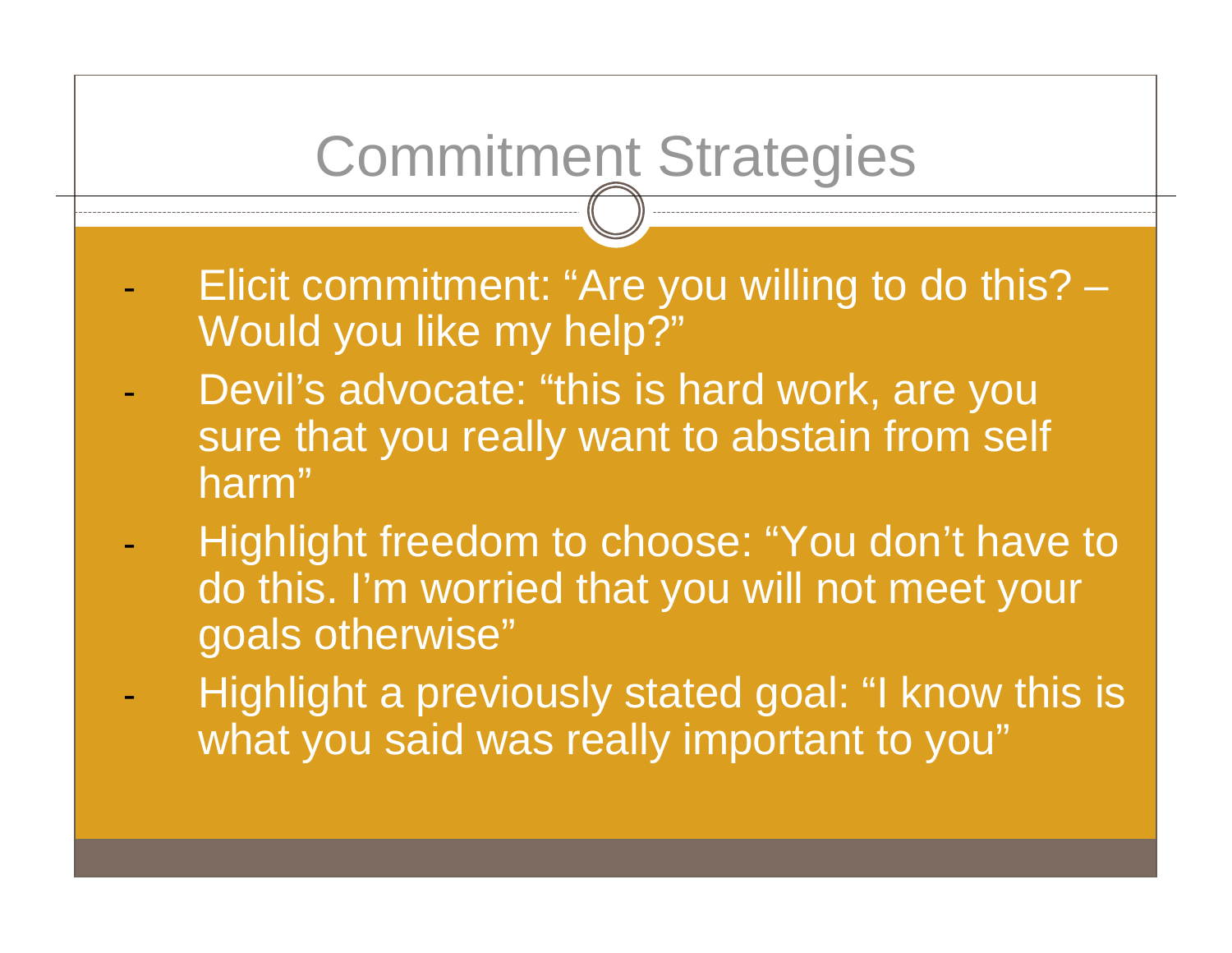## Commitment Strategies Illustrated

## "Video clip"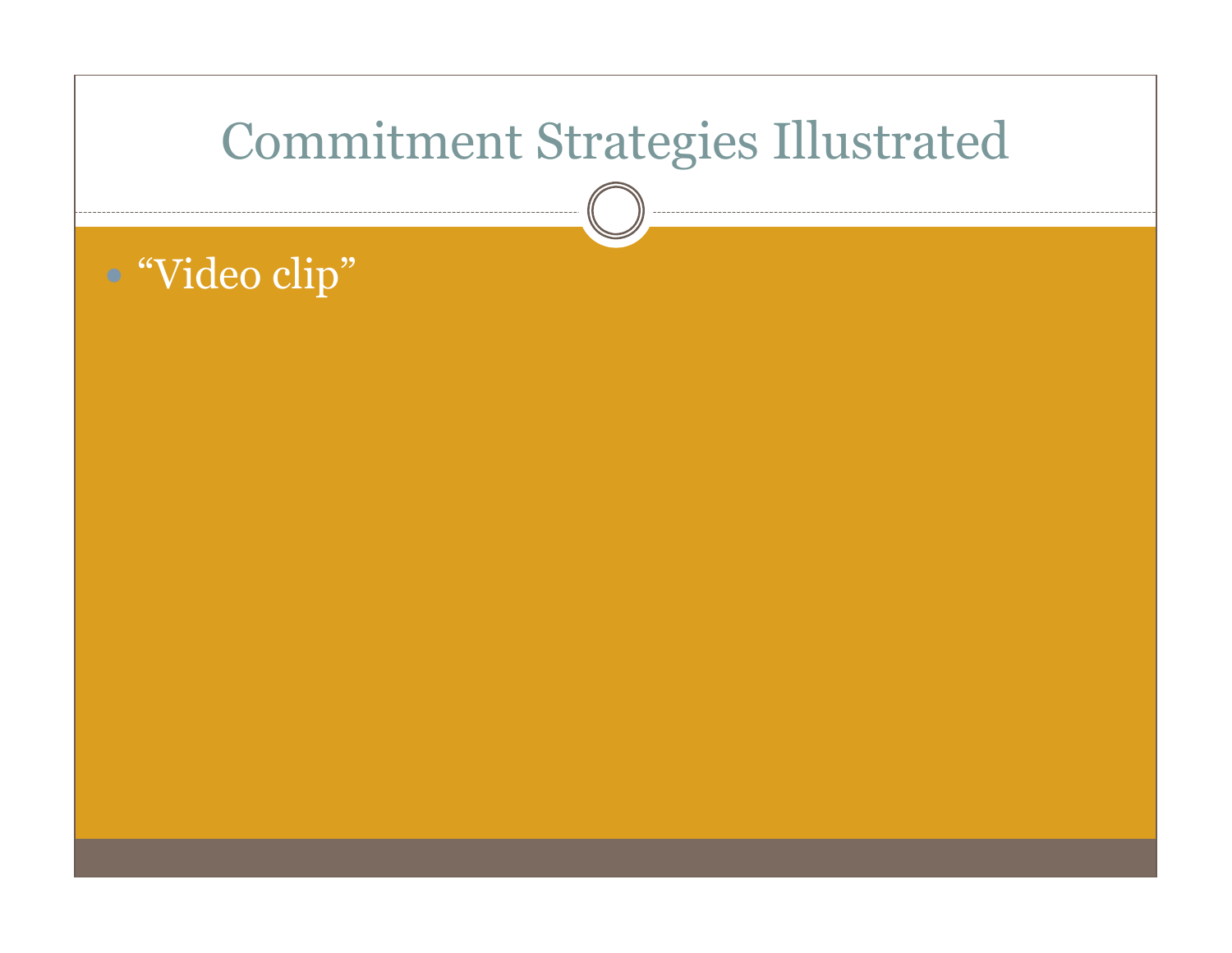### Summary of Key Strategies

• Understand BPD +SUD

- Structure treatment
- Balance validation and change
- Emphasis on collaboration andcommitment

## **Effective Treatment**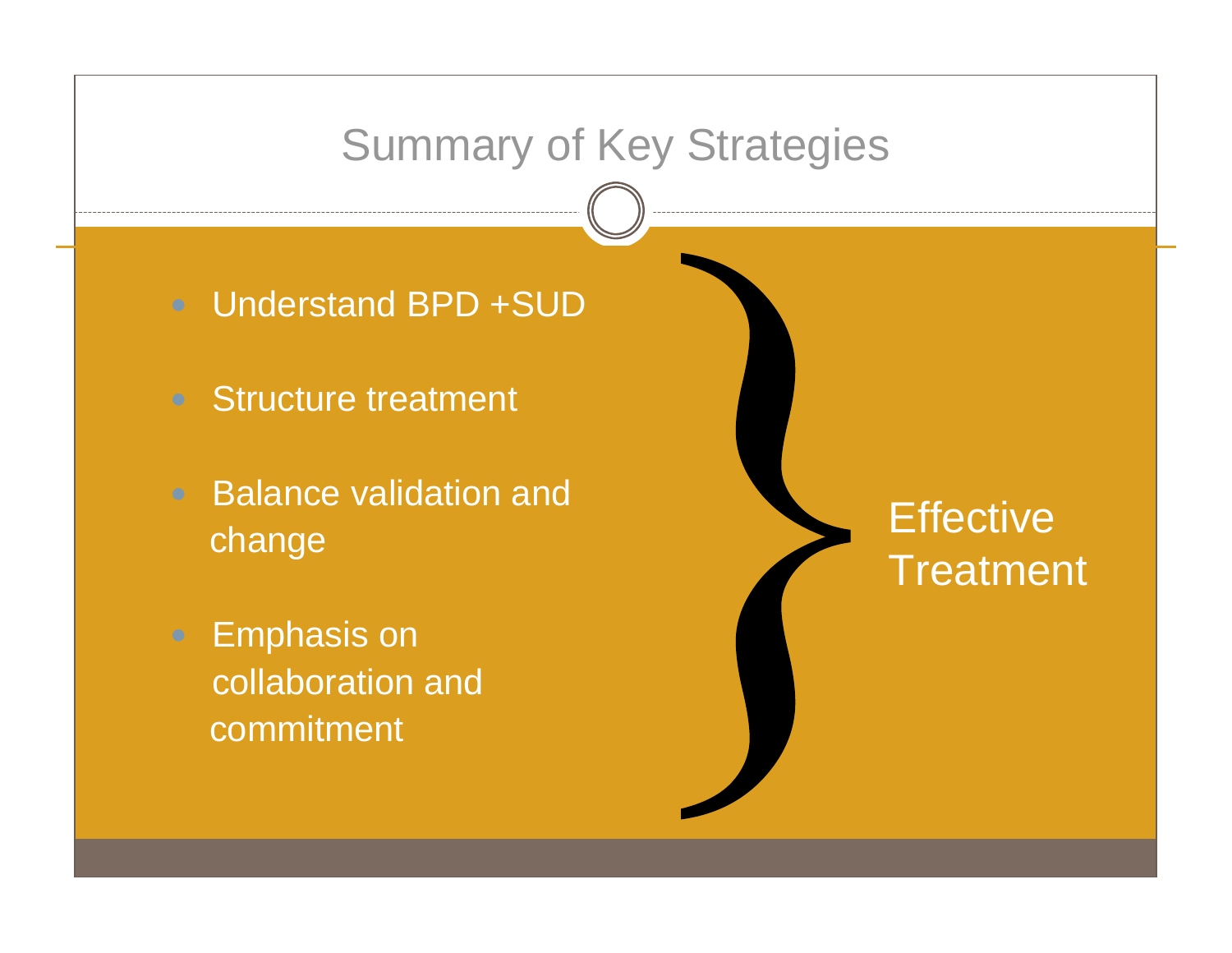

#### **Email: [shelley.mcmain@camh.ca](mailto:shelley.mcmain@camh.ca)**

**Centre for Addiction and Mental Health Department of Psychiatry, University of Toronto**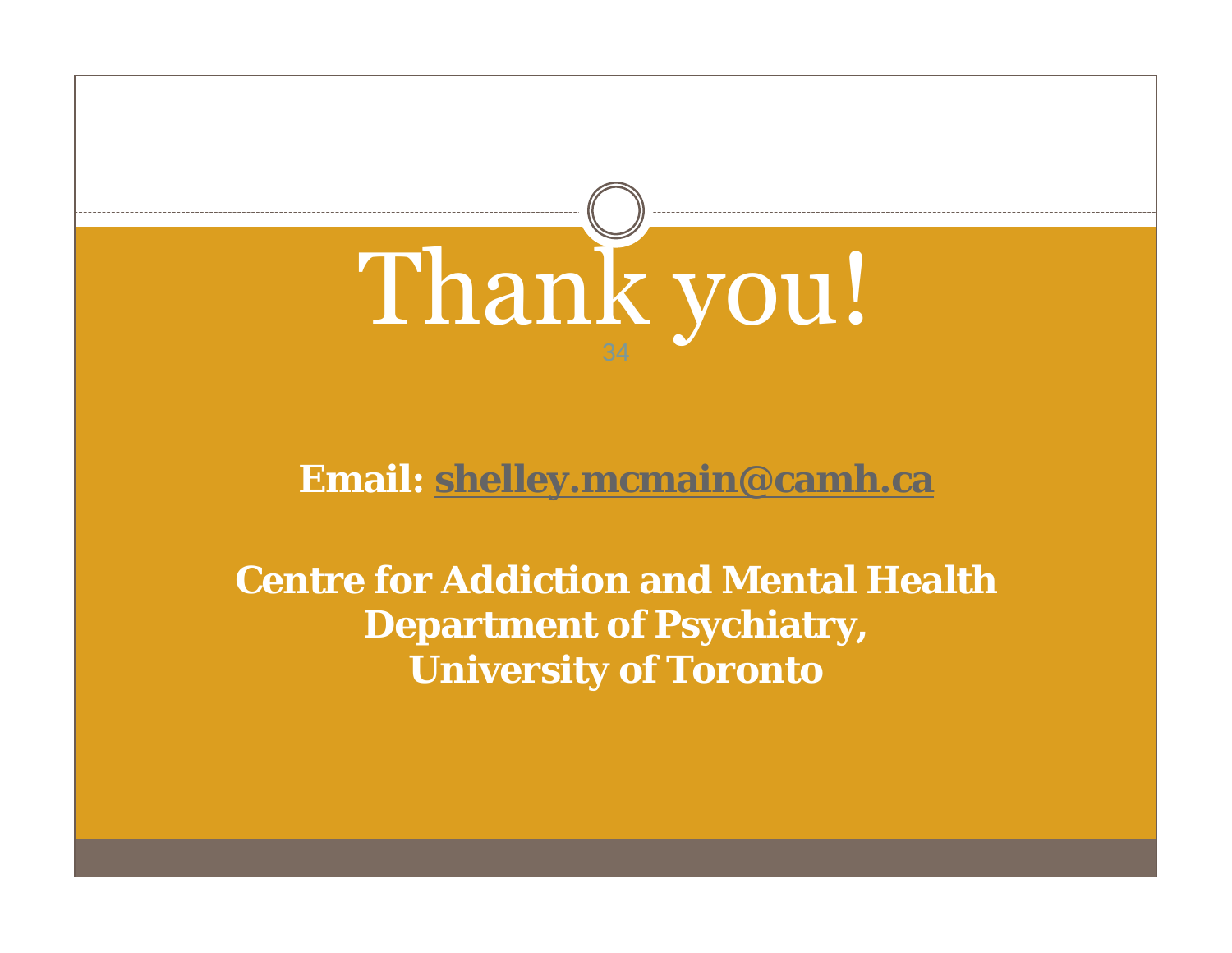## Basic DBT Texts

 Linehan MM. *Cognitive-Behavioral Treatment of Borderline Personality Disorder.* New York: Guilford Press; 1993

- Linehan MM. *Skills Training Manual for Treating Borderline Personality Disorder.* New York: Guilford Press; 1993
- Koerner, K., & Dimeff, L. (Eds). *Dialectical Behavior Therapy in Clinical Practice: Applications Across Disorders and settings*. Guilford Press, 2007.
- Koerner, K. *Doing Dialectical Behavior Therapy. A Practical Guide.* Guilford Press, 2012.